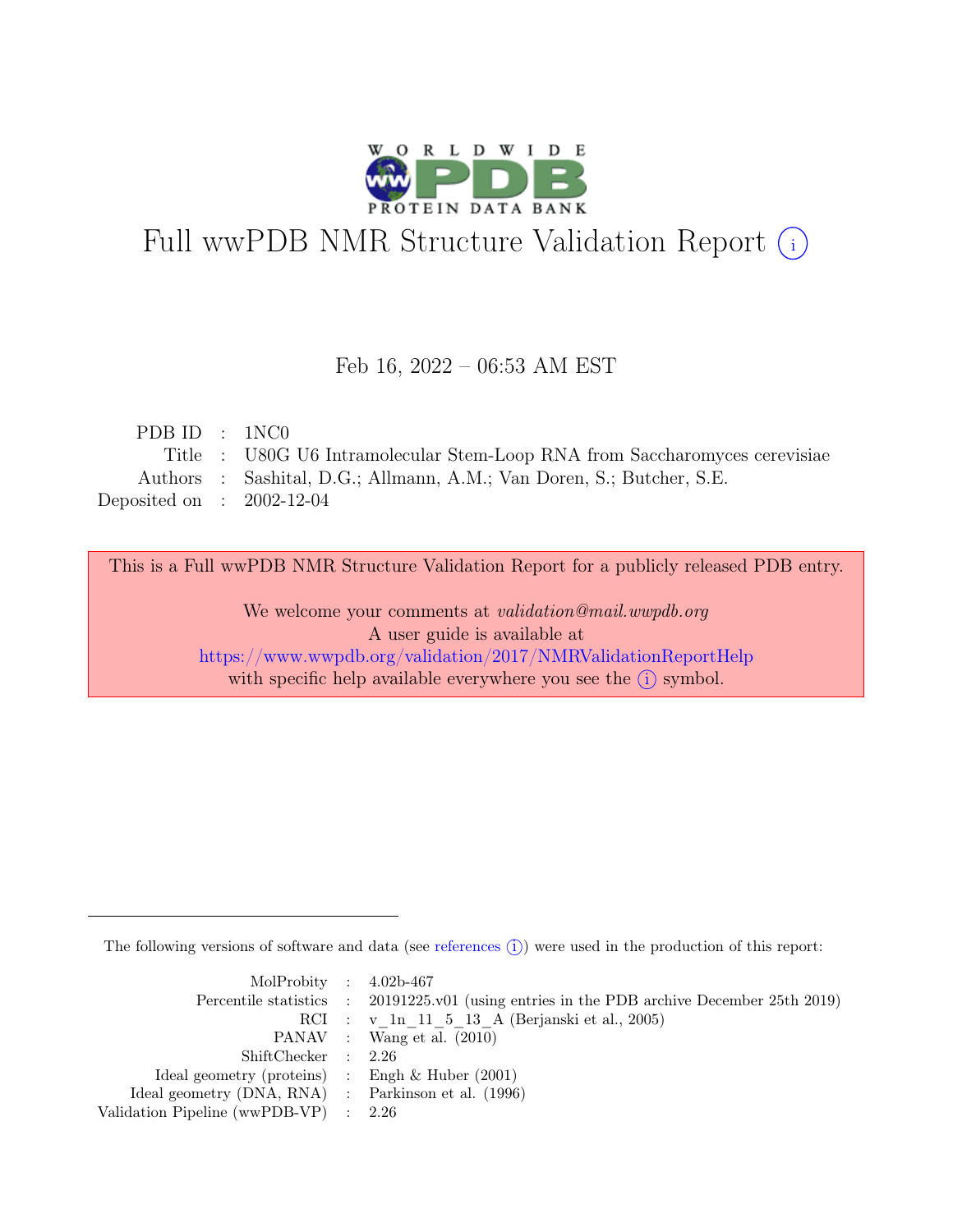# 1 Overall quality at a glance  $(i)$

The following experimental techniques were used to determine the structure: SOLUTION NMR

The overall completeness of chemical shifts assignment was not calculated.

Percentile scores (ranging between 0-100) for global validation metrics of the entry are shown in the following graphic. The table shows the number of entries on which the scores are based.



RNA backbone | 4643 | 676

The table below summarises the geometric issues observed across the polymeric chains and their fit to the experimental data. The red, orange, yellow and green segments indicate the fraction of residues that contain outliers for  $>=$  3, 2, 1 and 0 types of geometric quality criteria. A cyan segment indicates the fraction of residues that are not part of the well-defined cores, and a grey segment represents the fraction of residues that are not modelled. The numeric value for each fraction is indicated below the corresponding segment, with a dot representing fractions  $\epsilon = 5\%$ 

| Mol | ${\rm Chain}$ | Length | Quality of chain |     |     |  |  |  |  |
|-----|---------------|--------|------------------|-----|-----|--|--|--|--|
|     |               |        |                  |     |     |  |  |  |  |
|     |               |        | 46%              | 38% | 17% |  |  |  |  |

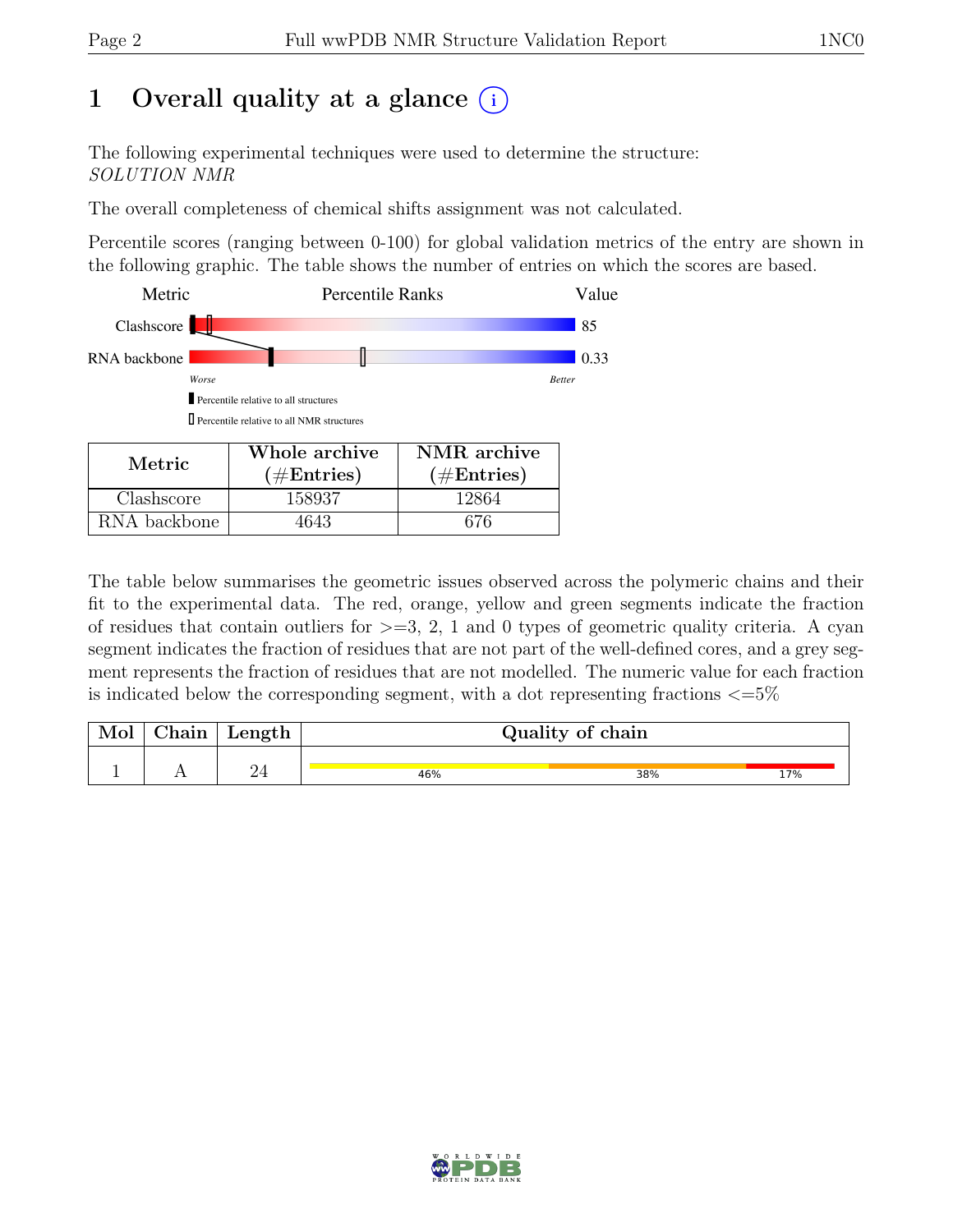# 2 Ensemble composition and analysis  $(i)$

This entry contains 18 models. This entry does not contain polypeptide chains, therefore identification of well-defined residues and clustering analysis are not possible. All residues are included in the validation scores.

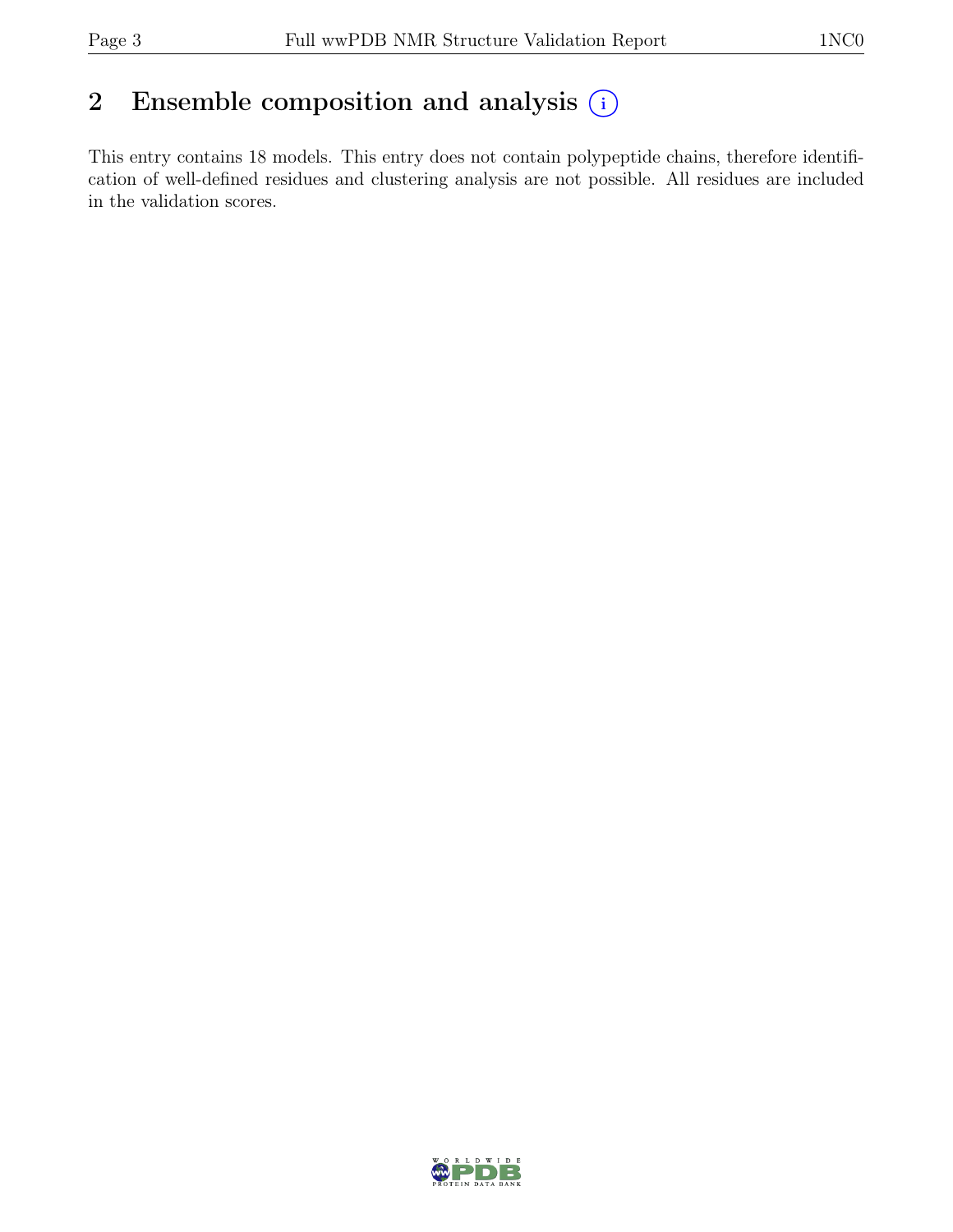# 3 Entry composition  $(i)$

There is only 1 type of molecule in this entry. The entry contains 772 atoms, of which 262 are hydrogens and 0 are deuteriums.

• Molecule 1 is a RNA chain called U80G U6 RNA Intramolecular Stem-Loop.

| Mol | Chain   Residues | $\rm{Atoms}$   |     |     |    |     | race |  |
|-----|------------------|----------------|-----|-----|----|-----|------|--|
|     |                  | $\text{Total}$ |     |     |    |     |      |  |
|     |                  | הדד            | 229 | 262 | 94 | 164 |      |  |

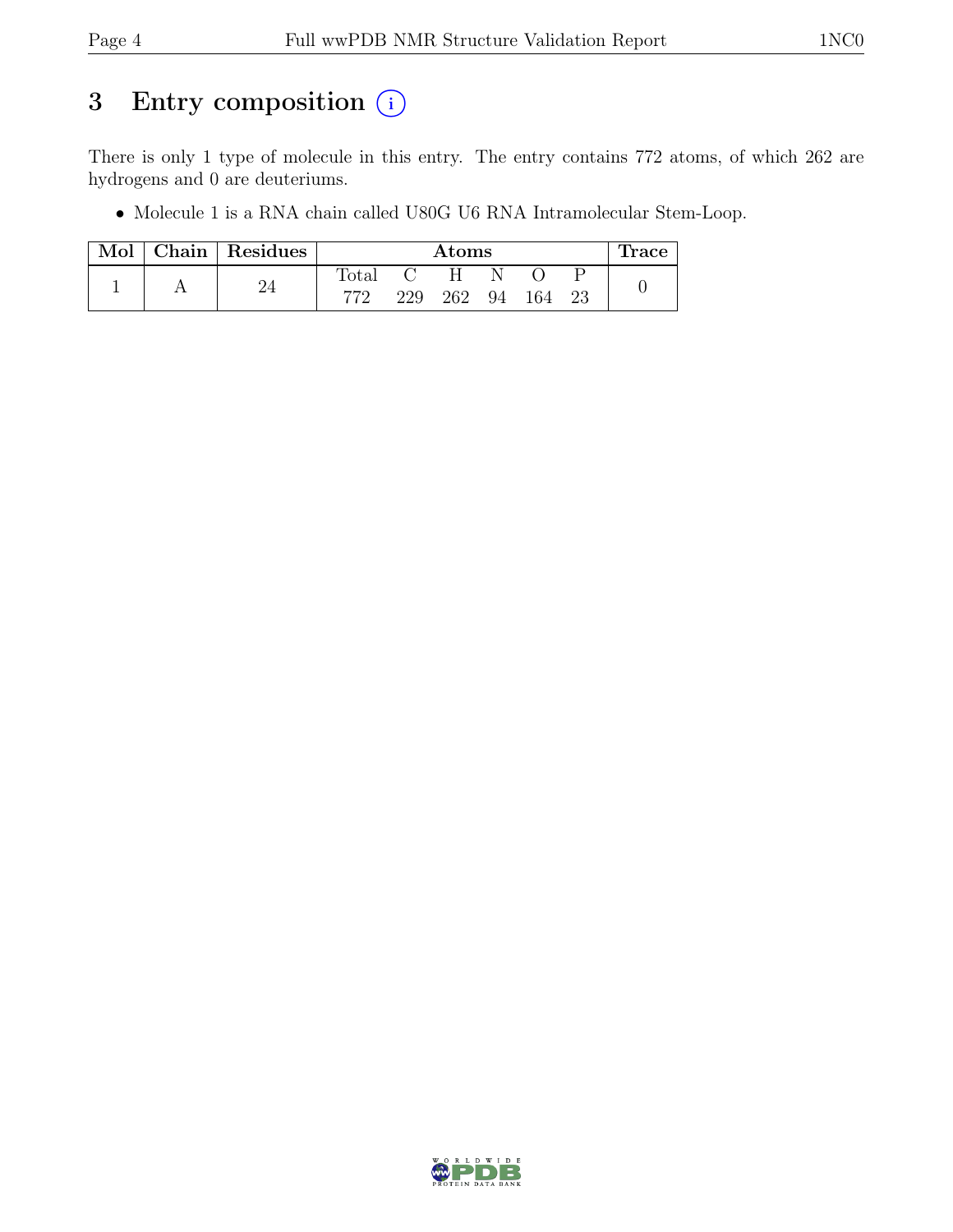# 4 Residue-property plots  $(i)$

# <span id="page-4-0"></span>4.1 Average score per residue in the NMR ensemble

These plots are provided for all protein, RNA, DNA and oligosaccharide chains in the entry. The first graphic is the same as shown in the summary in section 1 of this report. The second graphic shows the sequence where residues are colour-coded according to the number of geometric quality criteria for which they contain at least one outlier:  $green = 0$ ,  $yellow = 1$ ,  $orange = 2$  and  $red =$ 3 or more. Stretches of 2 or more consecutive residues without any outliers are shown as green connectors. Residues which are classified as ill-defined in the NMR ensemble, are shown in cyan with an underline colour-coded according to the previous scheme. Residues which were present in the experimental sample, but not modelled in the final structure are shown in grey.

• Molecule 1: U80G U6 RNA Intramolecular Stem-Loop



# 4.2 Scores per residue for each member of the ensemble

Colouring as in section [4.1](#page-4-0) above.

### 4.2.1 Score per residue for model 1

• Molecule 1: U80G U6 RNA Intramolecular Stem-Loop



### 4.2.2 Score per residue for model 2



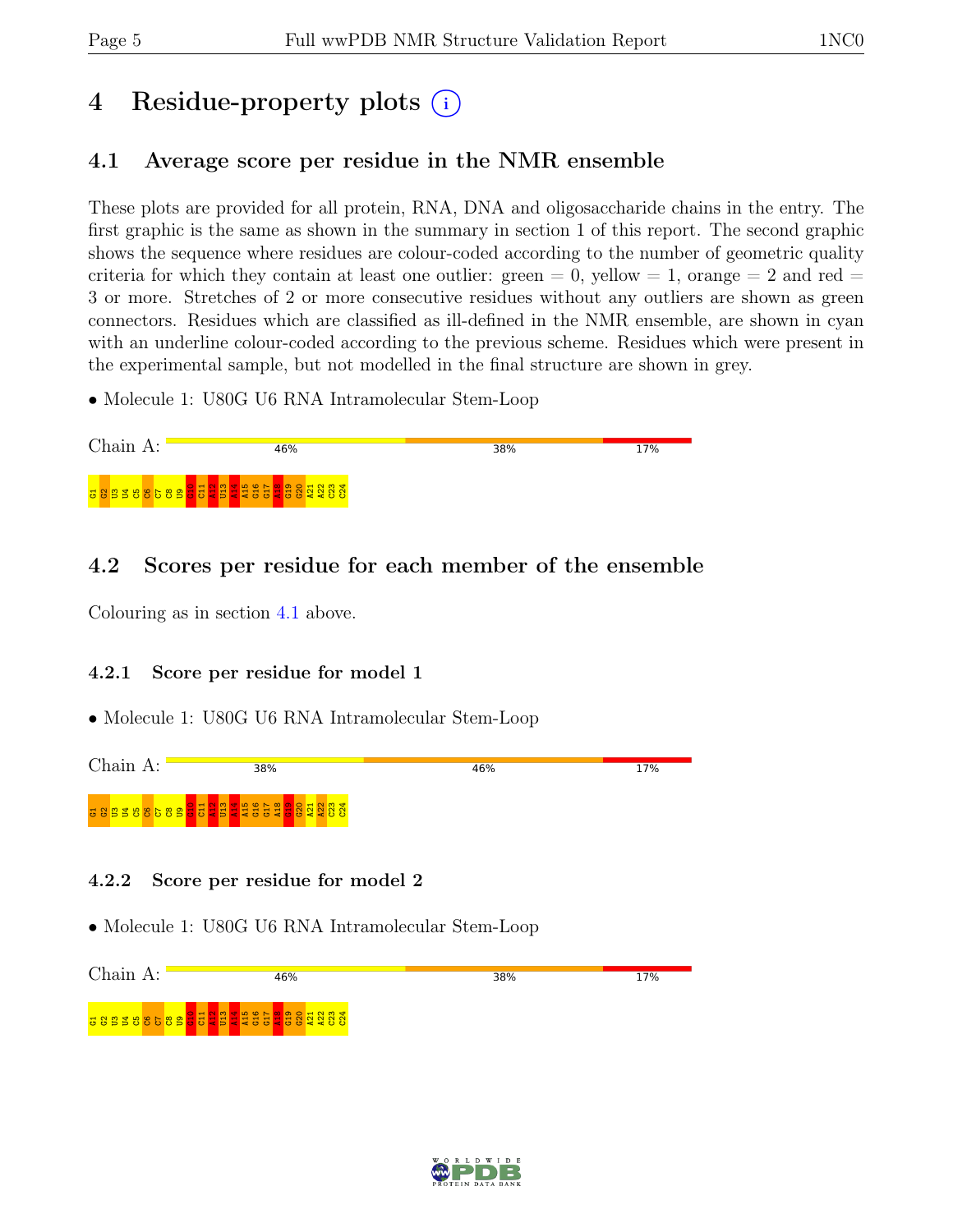#### 4.2.3 Score per residue for model 3

• Molecule 1: U80G U6 RNA Intramolecular Stem-Loop



#### 4.2.4 Score per residue for model 4

• Molecule 1: U80G U6 RNA Intramolecular Stem-Loop

| Chain A: |                                                                                                          | 42% | 38% | 17% |
|----------|----------------------------------------------------------------------------------------------------------|-----|-----|-----|
|          | <mark>ី ខេន្</mark> ទ ខេ <mark>ន្ទ មិនមិន្ទ មិន</mark> ្ទ មិន មិន ខេត្ត <mark>ន</mark> ិន្ទ និង ទី ខេត្ត |     |     |     |

#### 4.2.5 Score per residue for model 5

• Molecule 1: U80G U6 RNA Intramolecular Stem-Loop

| Chain A: | 42%                       | 38% | 21% |
|----------|---------------------------|-----|-----|
|          | <b>388388589333333333</b> |     |     |

#### 4.2.6 Score per residue for model 6

• Molecule 1: U80G U6 RNA Intramolecular Stem-Loop



#### 4.2.7 Score per residue for model 7



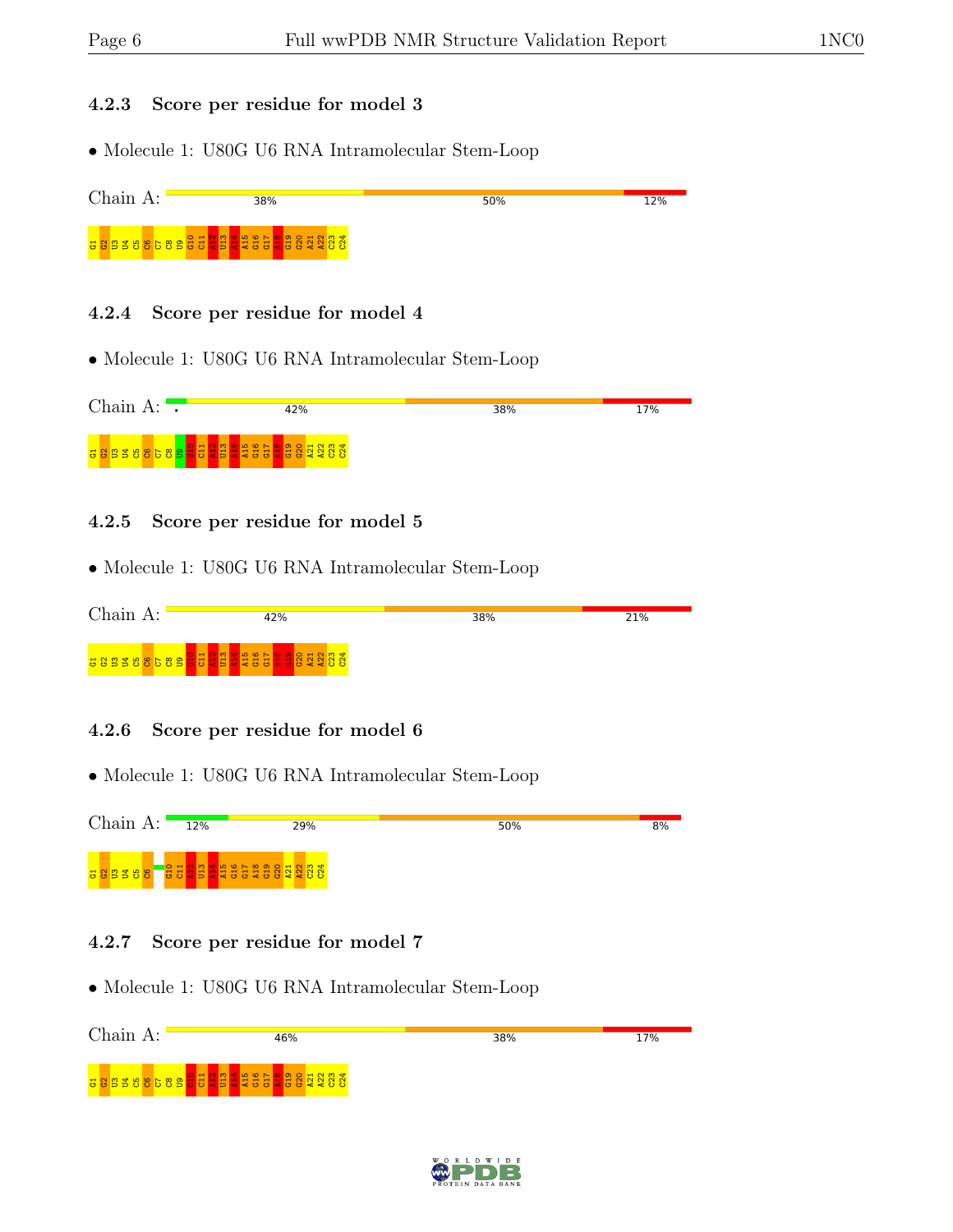#### 4.2.8 Score per residue for model 8

• Molecule 1: U80G U6 RNA Intramolecular Stem-Loop



#### 4.2.9 Score per residue for model 9

• Molecule 1: U80G U6 RNA Intramolecular Stem-Loop

| $Chain A$ : | 50% | 33% | 17% |
|-------------|-----|-----|-----|
|             |     |     |     |

#### 4.2.10 Score per residue for model 10

• Molecule 1: U80G U6 RNA Intramolecular Stem-Loop

| Chain A:          |            | 50% | 29% | 17% |
|-------------------|------------|-----|-----|-----|
| <b>BBBB8858BF</b> | <b>Tal</b> |     |     |     |

#### 4.2.11 Score per residue for model 11

• Molecule 1: U80G U6 RNA Intramolecular Stem-Loop



#### 4.2.12 Score per residue for model 12



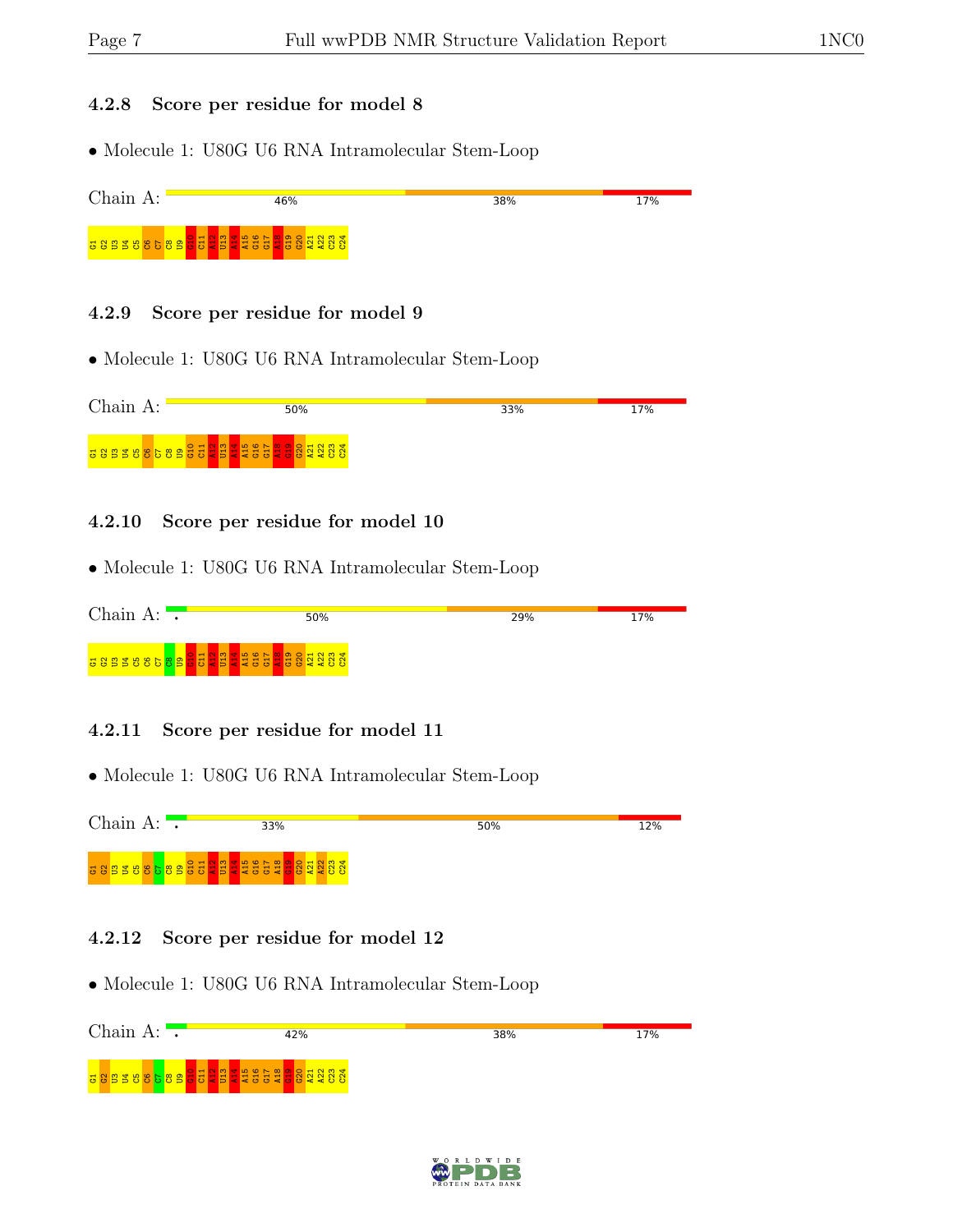#### 4.2.13 Score per residue for model 13

• Molecule 1: U80G U6 RNA Intramolecular Stem-Loop



#### 4.2.14 Score per residue for model 14

• Molecule 1: U80G U6 RNA Intramolecular Stem-Loop



#### 4.2.15 Score per residue for model 15

• Molecule 1: U80G U6 RNA Intramolecular Stem-Loop

| Chain<br>А:<br>16%      |  |  | 38% | 17% |  |  |  |
|-------------------------|--|--|-----|-----|--|--|--|
| 38838865898348835888888 |  |  |     |     |  |  |  |

#### 4.2.16 Score per residue for model 16

• Molecule 1: U80G U6 RNA Intramolecular Stem-Loop



#### 4.2.17 Score per residue for model 17



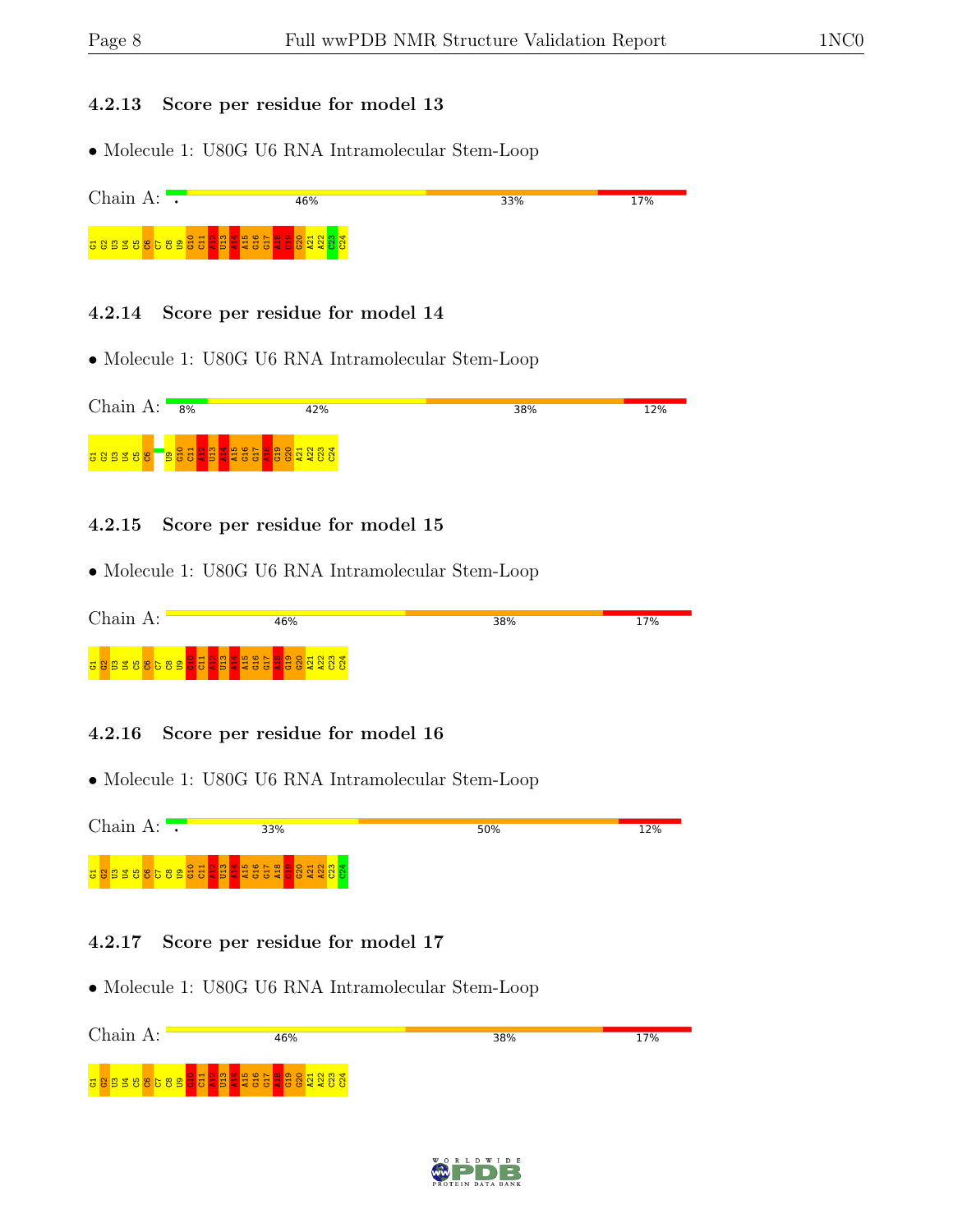### 4.2.18 Score per residue for model 18

| Chain<br>$\Delta$ . | 16%                                                        | 33% | 21% |
|---------------------|------------------------------------------------------------|-----|-----|
|                     | <u>o o b b ō ō o o o b o o a b a a o o a o o a o o a c</u> |     |     |

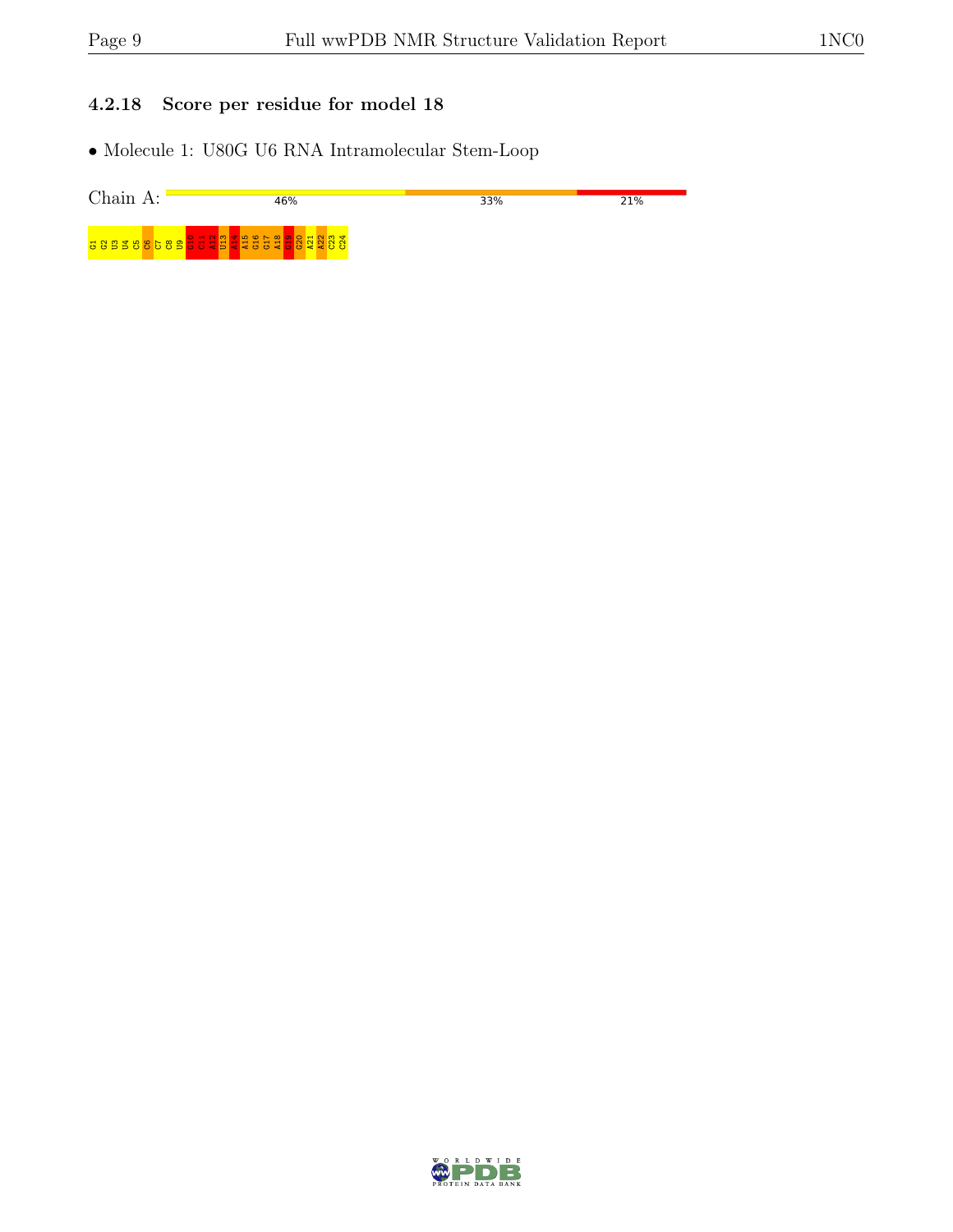# 5 Refinement protocol and experimental data overview  $\odot$

The models were refined using the following method: torsion angle dynamics molecular dynamics residual dipolar couplings.

Of the ? calculated structures, 18 were deposited, based on the following criterion: ?.

The following table shows the software used for structure solution, optimisation and refinement.

| Software name   Classification |                          | Version |
|--------------------------------|--------------------------|---------|
| <b>CNS</b>                     | structure solution   1.1 |         |
| X-PLOR                         | refinement               | 3.843   |

No chemical shift data was provided.

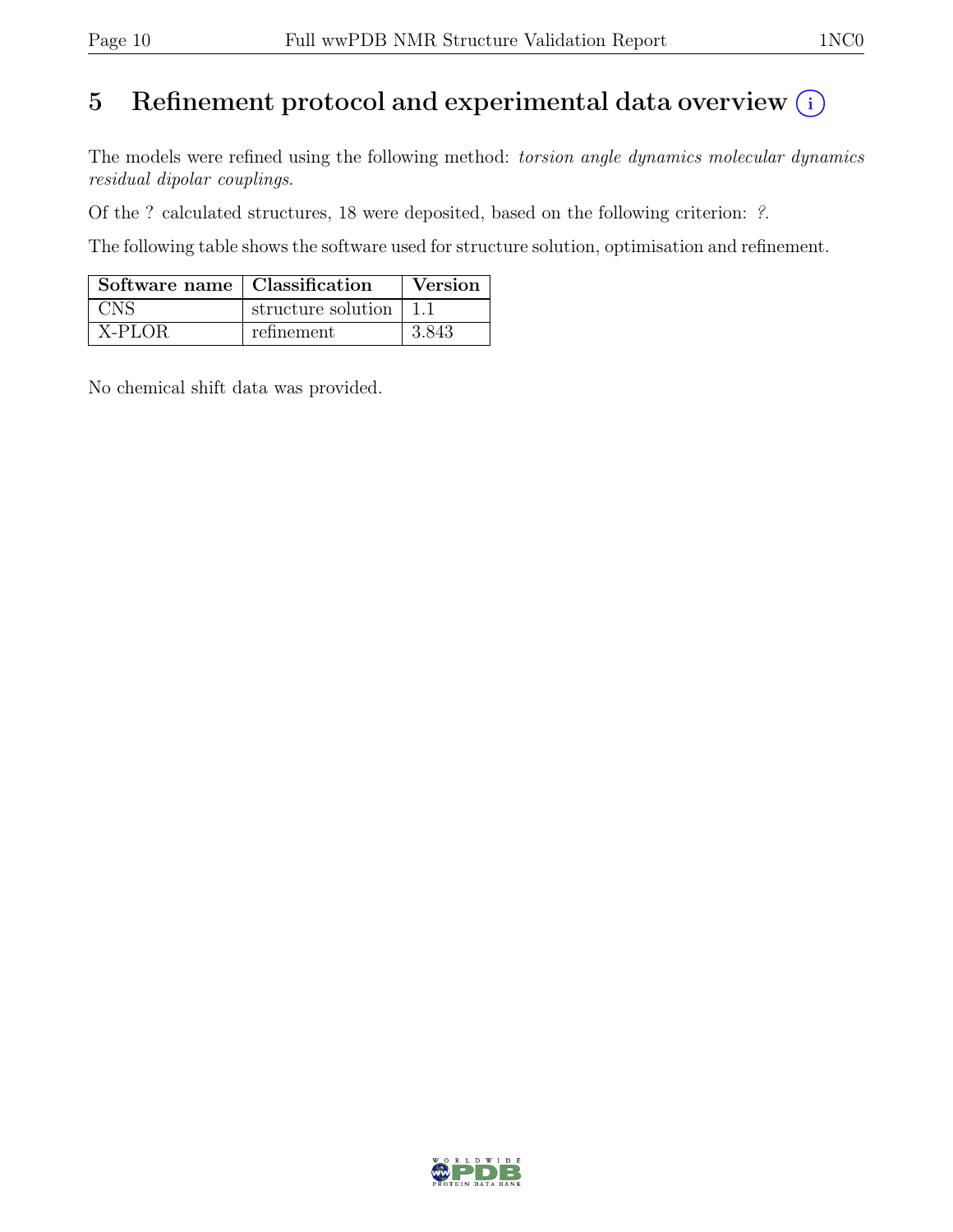# 6 Model quality  $(i)$

# 6.1 Standard geometry  $(i)$

The Z score for a bond length (or angle) is the number of standard deviations the observed value is removed from the expected value. A bond length (or angle) with  $|Z| > 5$  is considered an outlier worth inspection. RMSZ is the (average) root-mean-square of all Z scores of the bond lengths (or angles).

| Mol | $\operatorname{\mathbb{C}}$ hain |                 | Bond lengths                         | Bond angles     |                                        |  |  |
|-----|----------------------------------|-----------------|--------------------------------------|-----------------|----------------------------------------|--|--|
|     |                                  | RMSZ            | #Z>5                                 | <b>RMSZ</b>     | #Z>5                                   |  |  |
|     |                                  | $1.13 \pm 0.01$ | $(0.0 \pm 0.0\%)$<br>$0{\pm}0/570$ ( | $1.97 \pm 0.01$ | $/887$ ( $3.6\pm0.1\%$ )<br>$32 \pm 1$ |  |  |
| ΑШ  | All                              | 1.13            | $0.0\%$<br>0/10260                   | 1.97            | $3.6\%$<br>$580/15966$ (               |  |  |

Chiral center outliers are detected by calculating the chiral volume of a chiral center and verifying if the center is modelled as a planar moiety or with the opposite hand. A planarity outlier is detected by checking planarity of atoms in a peptide group, atoms in a mainchain group or atoms of a sidechain that are expected to be planar.

|  | Mol   Chain   Chirality   Planarity |               |
|--|-------------------------------------|---------------|
|  | $0.0 \pm 0.0$                       | $0.1 \pm 0.3$ |
|  |                                     |               |

There are no bond-length outliers.

All unique angle outliers are listed below. They are sorted according to the Z-score of the worst occurrence in the ensemble.

| Mol          | Chain | Res            |             | Atoms          | Z       | Observed $(°)$ |                      | Models |       |
|--------------|-------|----------------|-------------|----------------|---------|----------------|----------------------|--------|-------|
|              |       |                | <b>Type</b> |                |         |                | Ideal <sup>(o)</sup> | Worst  | Total |
| 1            | A     | 10             | G           | $N7-C8-N9$     | 9.52    | 117.86         | 113.10               | 8      | 18    |
| $\mathbf{1}$ | A     | 20             | G           | $N7-C8-N9$     | 9.45    | 117.82         | 113.10               | 11     | 18    |
| $\mathbf{1}$ | А     | 1              | G           | N7-C8-N9       | 9.37    | 117.78         | 113.10               | 16     | 18    |
| $\mathbf{1}$ | A     | $\overline{2}$ | G           | $N7-C8-N9$     | 9.36    | 117.78         | 113.10               | 15     | 18    |
| 1            | A     | 17             | G           | $N7-C8-N9$     | 9.28    | 117.74         | 113.10               | 14     | 18    |
| 1            | А     | 16             | G           | $N7-C8-N9$     | 9.16    | 117.68         | 113.10               | 5      | 18    |
| 1            | А     | 19             | G           | $N7$ -C8- $N9$ | 9.11    | 117.66         | 113.10               | 18     | 18    |
| 1            | A     | 12             | A           | $C8-N9-C4$     | $-8.16$ | 102.54         | 105.80               | 18     | 16    |
| 1            | A     | 14             | A           | N7-C8-N9       | 8.14    | 117.87         | 113.80               | 9      | 18    |
| $\mathbf{1}$ | A     | 12             | A           | $N7-C8-N9$     | 8.07    | 117.83         | 113.80               | 18     | 18    |
| $\mathbf{1}$ | A     | 12             | A           | $O4'$ -C1'-N9  | 8.06    | 114.65         | 108.20               | 18     | 3     |
| 1            | A     | 22             | A           | $N7-C8-N9$     | 7.75    | 117.67         | 113.80               | 17     | 18    |
| 1            | А     | 15             | A           | N7-C8-N9       | 7.67    | 117.63         | 113.80               | 11     | 18    |
| 1            | A     | 18             | A           | N7-C8-N9       | 7.66    | 117.63         | 113.80               | 14     | 18    |
| 1            | A     | 21             | А           | $N7-C8-N9$     | 7.55    | 117.58         | 113.80               | 10     | 18    |

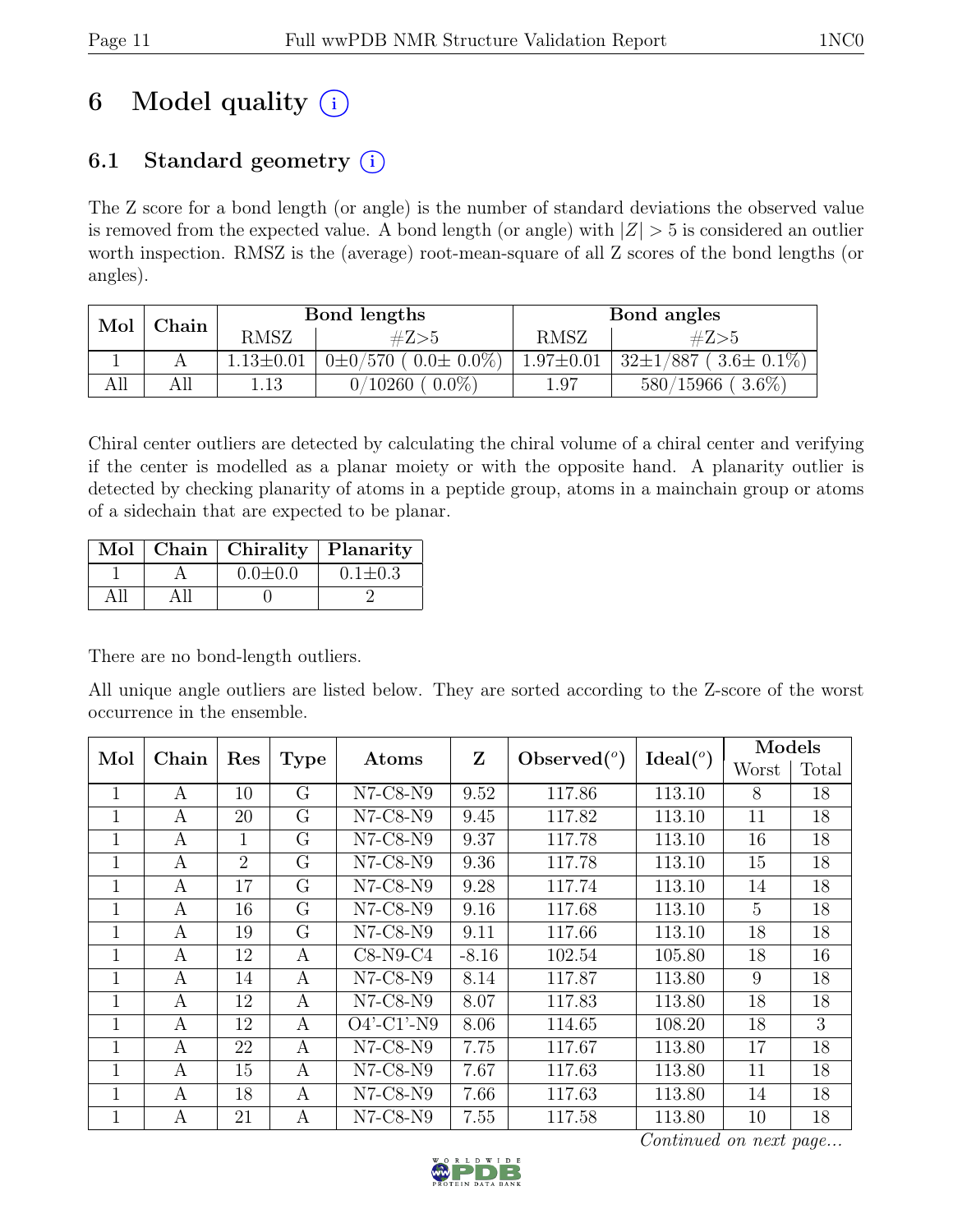| × |  |
|---|--|
|   |  |

|                | $\sim$ onttinuo $\omega$ from protio $\omega$ o pago $\ldots$ |                 |                  |                | $\mathbf{Z}$ |                |                    | Models         |                 |
|----------------|---------------------------------------------------------------|-----------------|------------------|----------------|--------------|----------------|--------------------|----------------|-----------------|
| Mol            | Chain                                                         | Res             | <b>Type</b>      | Atoms          |              | Observed $(°)$ | Ideal <sup>o</sup> | Worst          | Total           |
| $\mathbf{1}$   | $\mathbf{A}$                                                  | 20              | $\rm G$          | $C8-N9-C4$     | $-6.96$      | 103.62         | 106.40             | 13             | 18              |
| $\overline{1}$ | A                                                             | 10              | $\overline{G}$   | $C8-N9-C4$     | $-6.90$      | 103.64         | 106.40             | 16             | 18              |
| $\mathbf{1}$   | A                                                             | 17              | $\rm G$          | $C8-N9-C4$     | $-6.88$      | 103.65         | 106.40             | 14             | 18              |
| $\overline{1}$ | $\overline{A}$                                                | $\overline{1}$  | $\overline{G}$   | $C8-N9-C4$     | $-6.85$      | 103.66         | 106.40             | 18             | $\overline{18}$ |
| $\mathbf{1}$   | $\mathbf{A}$                                                  | $\overline{2}$  | $\overline{G}$   | $C8-N9-C4$     | $-6.77$      | 103.69         | 106.40             | 3              | 18              |
| $\overline{1}$ | $\boldsymbol{A}$                                              | 19              | $\overline{G}$   | $C8-N9-C4$     | $-6.77$      | 103.69         | 106.40             | $\overline{3}$ | $\overline{18}$ |
| $\mathbf{1}$   | A                                                             | 16              | $\overline{G}$   | $C8-N9-C4$     | $-6.77$      | 103.69         | 106.40             | $\overline{5}$ | 18              |
| $\mathbf{1}$   | $\boldsymbol{A}$                                              | 12              | $\boldsymbol{A}$ | $C5-N7-C8$     | $-6.37$      | 100.72         | 103.90             | 17             | 8               |
| $\mathbf{1}$   | $\boldsymbol{A}$                                              | 14              | $\boldsymbol{A}$ | $C8-N9-C4$     | $-6.16$      | 103.34         | 105.80             | 18             | $\overline{18}$ |
| $\mathbf{1}$   | A                                                             | 15              | $\boldsymbol{A}$ | $C8-N9-C4$     | $-5.91$      | 103.44         | 105.80             | 8              | 18              |
| $\mathbf{1}$   | A                                                             | 22              | $\bf{A}$         | $C8-N9-C4$     | $-5.87$      | 103.45         | 105.80             | 10             | 18              |
| $\mathbf{1}$   | $\boldsymbol{A}$                                              | 18              | $\mathbf{A}$     | $C8-N9-C4$     | $-5.72$      | 103.51         | 105.80             | 3              | 18              |
| $\mathbf{1}$   | $\boldsymbol{A}$                                              | 21              | $\mathbf{A}$     | $C8-N9-C4$     | $-5.66$      | 103.54         | 105.80             | 15             | 18              |
| $\mathbf{1}$   | $\boldsymbol{A}$                                              | 10              | $\overline{G}$   | $C5-N7-C8$     | $-5.35$      | 101.62         | 104.30             | $\overline{5}$ | 17              |
| $\mathbf{1}$   | A                                                             | $\overline{2}$  | G                | $C5-N7-C8$     | $-5.33$      | 101.64         | 104.30             | 16             | 17              |
| $\mathbf{1}$   | $\boldsymbol{A}$                                              | 19              | G                | $C5-N7-C8$     | $-5.32$      | 101.64         | 104.30             | 9              | 15              |
| $\mathbf{1}$   | $\boldsymbol{A}$                                              | 16              | G                | $C5-N7-C8$     | $-5.31$      | 101.64         | 104.30             | 8              | 16              |
| $\overline{1}$ | A                                                             | 17              | $\overline{G}$   | $C5-N7-C8$     | $-5.27$      | 101.66         | 104.30             | 16             | 13              |
| $\mathbf{1}$   | A                                                             | 12              | $\boldsymbol{A}$ | $C1'$ -O4'-C4' | $-5.27$      | 105.68         | 109.90             | 18             | $\overline{1}$  |
| $\mathbf{1}$   | A                                                             | $\mathbf 1$     | G                | $C5-N7-C8$     | $-5.18$      | 101.71         | 104.30             | 3              | 12              |
| $\overline{1}$ | $\mathbf{A}$                                                  | 20              | $\overline{G}$   | $C5-N7-C8$     | $-5.16$      | 101.72         | 104.30             | $\overline{6}$ | $\overline{9}$  |
| $\mathbf{1}$   | A                                                             | 11              | $\overline{C}$   | $C5'-C4'-C3'$  | $-5.14$      | 107.77         | 116.00             | 18             | $\mathbf{1}$    |
| $\overline{1}$ | A                                                             | $\overline{1}4$ | $\mathbf{A}$     | $C5-N7-C8$     | $-5.08$      | 101.36         | 103.90             | 16             | $\overline{2}$  |

There are no chirality outliers.

All unique planar outliers are listed below.

|  |  |             | Mol   Chain   Res   Type   Group   Models (Total) |
|--|--|-------------|---------------------------------------------------|
|  |  | A Sidechain |                                                   |

# 6.2 Too-close contacts  $(i)$

In the following table, the Non-H and H(model) columns list the number of non-hydrogen atoms and hydrogen atoms in each chain respectively. The H(added) column lists the number of hydrogen atoms added and optimized by MolProbity. The Clashes column lists the number of clashes averaged over the ensemble.

|     |      | Mol   Chain   Non-H   H(model)   H(added)   Clashes |      |           |
|-----|------|-----------------------------------------------------|------|-----------|
|     | 510  | 262                                                 | 262  | $66 + 11$ |
| All | 9180 | 4716                                                | 4716 | 1183      |

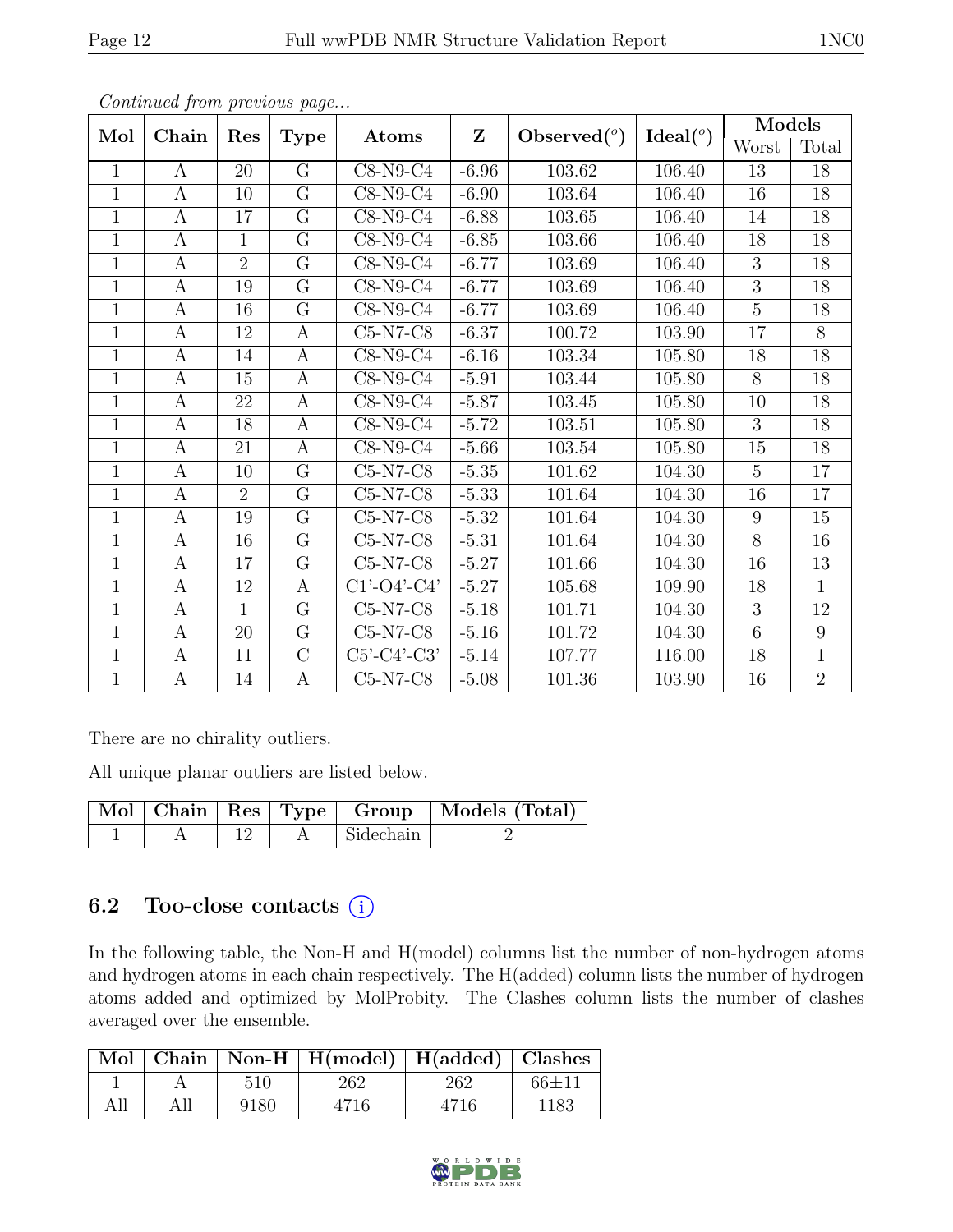The all-atom clashscore is defined as the number of clashes found per 1000 atoms (including hydrogen atoms). The all-atom clashscore for this structure is 85.

| Atom-1                    | Atom-2                    | $Clash(\AA)$ | Distance(A) | Models           |                  |
|---------------------------|---------------------------|--------------|-------------|------------------|------------------|
|                           |                           |              |             | Worst            | Total            |
| 1: A:9: U:H2'             | $1:A:10:\overline{G:O4'}$ | 0.97         | 1.59        | 13               | 10               |
| 1:A:18:A:H2'              | 1: A: 19: G: O4'          | 0.95         | 1.60        | 17               | 18               |
| 1:A:13:U:HO2'             | 1:A:14:A:H8               | 0.90         | 0.95        | 1                | $\overline{5}$   |
| 1:A:11:C:O2'              | 1:A:12:A:H8               | 0.88         | 1.51        | 15               | $\sqrt{6}$       |
| 1:A:11:C:HO2'             | 1:A:12:A:C1'              | 0.88         | 1.80        | 14               | $\overline{4}$   |
| 1: A: 11: C: O2'          | 1:A:12:A:O4'              | 0.87         | 1.93        | 18               | 8                |
| 1:A:15:A:O2'              | 1: A:16: G:H5'            | 0.87         | 1.70        | 16               | 9                |
| 1: A:8: C:O2'             | 1: A:9:U:H5'              | 0.86         | 1.71        | $\overline{2}$   | 13               |
| 1: A:11:C:H2'             | 1: A: 13: U: O4           | 0.86         | 1.71        | 15               | $\overline{2}$   |
| 1: A:5: C:H2'             | 1: A:6: C:O4'             | 0.86         | 1.71        | 16               | 17               |
| 1: A: 16: G: O2'          | 1:A:17:G:H5'              | 0.84         | 1.72        | $\overline{4}$   | 11               |
| 1: A: 13: U: O2'          | 1:A:14:A:H8               | 0.83         | 1.55        | 14               | 9                |
| 1: A: 11: C: O2'          | 1:A:12:A:CS               | 0.82         | 2.33        | 18               | 12               |
| 1: A: 11: C: O4'          | 1:A:12:A:C8               | 0.81         | 2.33        | $9\phantom{.}$   | $\overline{5}$   |
| 1: A:11: C:HO2'           | 1:A:12:A:H8               | 0.81         | 1.18        | $\overline{7}$   | $\overline{1}$   |
| 1:A:12:A:N6               | 1:A:14:A:N6               | 0.80         | 2.28        | 16               | $\mathbf{1}$     |
| 1:A:12:A:N6               | 1:A:14:A:N1               | 0.78         | 2.31        | 12               | 15               |
| 1: A: 13: U: H6           | 1: A: 13: U: O5'          | 0.77         | 1.62        | 10               | 16               |
| 1:A:14:A:H2'              | 1:A:15:A:O4'              | 0.77         | 1.80        | $\boldsymbol{9}$ | $8\,$            |
| 1:A:11:C:O2'              | 1:A:12:A:P                | 0.76         | 2.43        | 13               | $\overline{5}$   |
| 1:A:12:A:C6               | 1:A:14:A:C2               | 0.76         | 2.73        | 18               | 17               |
| 1:A:12:A:C6               | 1:A:14:A:N1               | 0.76         | 2.54        | 17               | 14               |
| 1: A: 12: A: C6           | 1:A:14:A:C6               | 0.76         | 2.73        | 16               | $\boldsymbol{3}$ |
| 1: A: 10: G: C2           | 1: A: 11: C: C2           | 0.75         | 2.74        | 10               | $\overline{3}$   |
| 1:A:12:A:OP1              | 1: A: 13: U: H5           | 0.75         | 1.64        | 13               | $\overline{1}$   |
| 1: A: 11: C: C4           | 1:A:12:A:C6               | 0.75         | 2.74        | 14               | $\sqrt{2}$       |
| 1: A:18:A:H8              | 1:A:18:A:O5'              | 0.75         | 1.64        | 14               | $\overline{5}$   |
| $1:A:4:\overline{U:O5}$   | 1:A:4:U:H6                | 0.75         | 1.65        | 13               | 18               |
| 1: A:10: G:H8             | 1: A:10: G:O5'            | 0.75         | 1.63        | $\overline{5}$   | $\overline{7}$   |
| 1: A: 18: A: N6           | 1: A: 19: G: C6           | 0.74         | 2.56        | 13               | 18               |
| 1: A: 10: G: O2'          | 1:A:12:A:N6               | 0.74         | 2.20        | 16               | 6                |
| $1:A:10:G:\overline{O3'}$ | 1:A:11:C:H6               | 0.74         | 1.66        | $\overline{7}$   | 8                |
| 1: A: 18: A: C6           | 1:A:19:G:C5               | 0.74         | 2.76        | 9                | 17               |
| 1:A:18:A:C6               | 1: A: 19: G: C4           | 0.74         | 2.76        | 17               | 8                |
| $1:A:10:\overline{G:C6}$  | 1: A: 11: C: C4           | 0.73         | 2.76        | 15               | 3                |
| 1:A:12:A:CS               | 1:A:14:A:C6               | 0.73         | 2.76        | 13               | $\mathbf{1}$     |
| $1:A:11:\overline{C:O2'}$ | $1:A:12:A:\overline{N9}$  | 0.73         | 2.21        | 12               | 5                |
| 1: A:4: U:O2'             | 1: A:5: C:H5'             | 0.73         | 1.82        | 14               | $6\phantom{.}6$  |

All unique clashes are listed below, sorted by their clash magnitude.

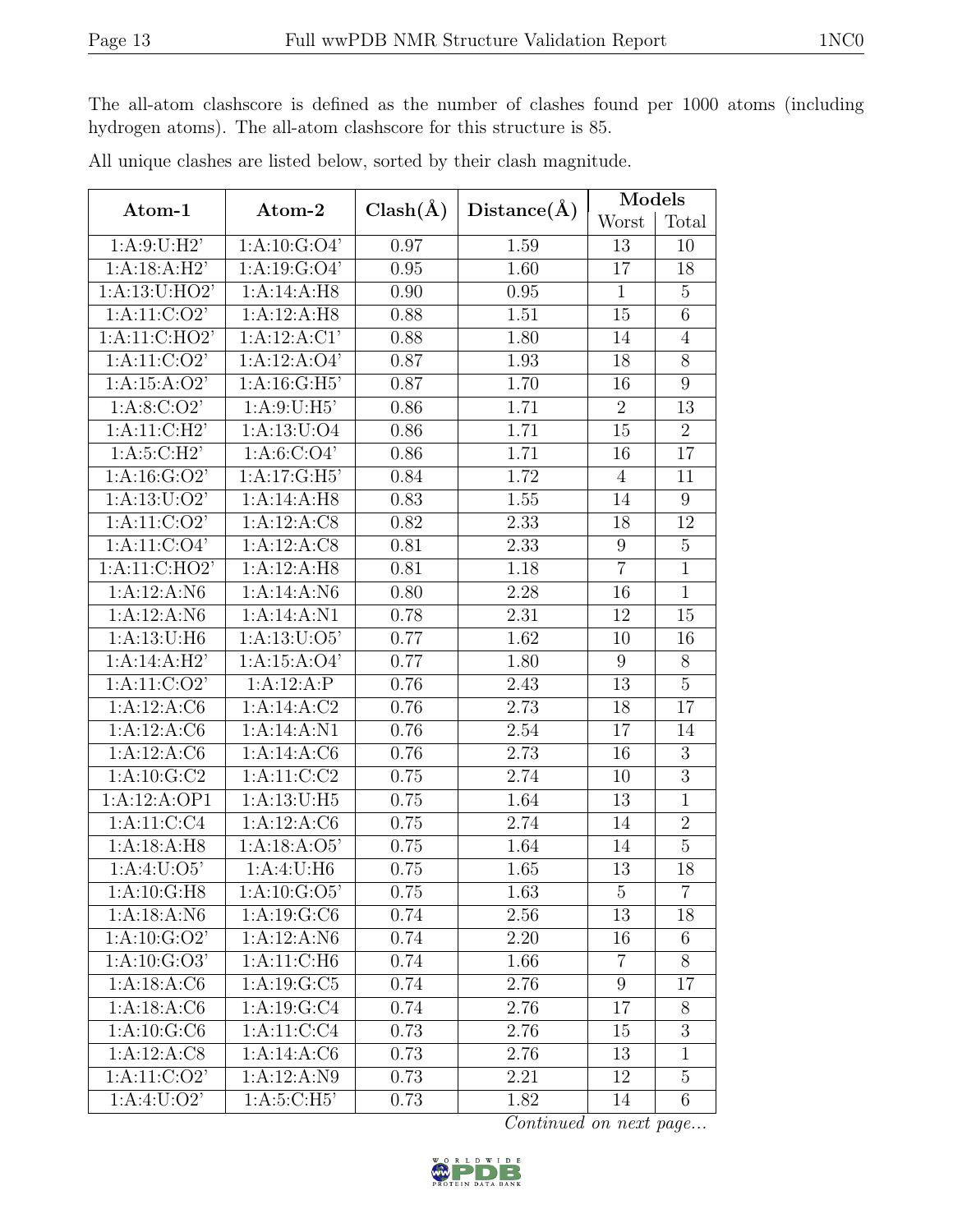| Continuea from previous page |                  |              |             | Models         |                  |
|------------------------------|------------------|--------------|-------------|----------------|------------------|
| Atom-1                       | Atom-2           | $Clash(\AA)$ | Distance(A) | Worst          | Total            |
| 1: A:17: G:HO2'              | 1: A:18:A:H8     | 0.73         | 1.27        | $\overline{7}$ | $\overline{5}$   |
| 1: A: 17: G: N2              | 1:A:18:A:N1      | 0.73         | 2.37        | 6              | 14               |
| 1: A: 17: G: N2              | 1: A: 18: A: C6  | 0.73         | 2.57        | 17             | 14               |
| 1: A:13: U:H2'               | 1: A: 13: U: O2  | 0.73         | 1.83        | 18             | $\mathbf{1}$     |
| 1: A: 11: C: C2              | 1:A:12:A:C4      | 0.73         | 2.76        | 14             | $\overline{2}$   |
| 1:A:12:A:O2'                 | 1: A: 13: U: O4' | 0.72         | 2.06        | 9              | 14               |
| 1:A:12:A:N7                  | 1:A:14:A:C6      | 0.72         | 2.58        | 13             | $\overline{2}$   |
| 1: A: 18: A: C5              | 1:A:19:G:C8      | 0.72         | 2.77        | 12             | $\overline{7}$   |
| 1: A: 17: G: N2              | 1:A:18:A:C2      | 0.72         | 2.58        | 14             | 11               |
| 1:A:19:G:O2                  | 1: A:20: G:CS    | 0.72         | 2.43        | 3              | 18               |
| 1:A:15:A:N6                  | 1: A: 16: G: C6  | 0.72         | 2.58        | 13             | $\overline{5}$   |
| 1: A: 11: C: N4              | 1:A:12:A:N1      | 0.71         | 2.38        | $\overline{7}$ | $\overline{2}$   |
| 1:A:12:A:N6                  | 1: A:14: A: C6   | 0.71         | 2.58        | 16             | $\overline{3}$   |
| 1: A: 11: C: N4              | 1:A:12:A:N6      | 0.70         | 2.40        | 18             | $\mathbf{1}$     |
| 1: A: 13: U: O2'             | 1:A:14:A:CS      | 0.69         | 2.44        | $\overline{2}$ | $\overline{7}$   |
| 1: A: 18: A: N6              | 1:A:19:G:N1      | 0.69         | 2.38        | 17             | $\overline{2}$   |
| 1:A:10:G:C6                  | 1:A:11:C:N3      | 0.69         | $2.61\,$    | 17             | 3                |
| 1:A:7:C:O2'                  | 1: A:8: C:H5'    | 0.69         | 1.87        | 8              | 11               |
| 1:A:12:A:N6                  | 1:A:14:A:C2      | 0.69         | 2.60        | 14             | $\boldsymbol{9}$ |
| 1:A:12:A:N1                  | 1:A:14:A:C2      | 0.69         | 2.61        | 16             | $\overline{5}$   |
| 1:A:14:A:H4'                 | 1:A:14:A:OP1     | 0.69         | 1.87        | 17             | $\overline{4}$   |
| 1:A:18:A:N1                  | 1: A: 19: G: C5  | 0.69         | 2.60        | 3              | $\mathbf{1}$     |
| 1: A:11:C:C2                 | 1:A:12:A:CS      | 0.69         | 2.74        | 12             | 9                |
| 1: A: 11: C: O3'             | 1:A:12:A:C8      | 0.69         | 2.46        | 10             | $\mathbf{1}$     |
| 1: A: 11: C: O5'             | 1: A: 11: C: H6  | 0.69         | 1.70        | 16             | $\mathbf{1}$     |
| 1:A:17:G:O2'                 | 1:A:18:A:C8      | 0.69         | 2.45        | $\overline{7}$ | $\overline{5}$   |
| 1:A:10:G:HO2'                | 1:A:12:A:N6      | 0.69         | 1.85        | 16             | $\mathbf{1}$     |
| 1:A:18:A:C6                  | 1: A: 19: G: C6  | 0.68         | 2.82        | $\overline{7}$ | 11               |
| 1: A:9: U:O5'                | 1:A:9:U:H6       | 0.68         | 1.71        | 3              | 16               |
| 1:A:12:A:O2'                 | 1: A: 13: U:P    | 0.68         | 2.52        | 13             | $\mathbf{1}$     |
| 1: A: 10: G: O2'             | 1:A:11:C:C6      | 0.68         | 2.46        | 18             | $\mathbf{1}$     |
| 1: A: 11: C: O2'             | 1: A: 13: U: C4  | 0.67         | 2.47        | 15             | $\overline{4}$   |
| 1:A:12:A:N1                  | 1:A:14:A:N1      | 0.66         | 2.44        | 16             | $\mathbf{1}$     |
| 1: A: 13: U: O2              | 1: A: 13: U: C2' | 0.66         | 2.44        | 18             | $\overline{2}$   |
| 1: A: 18: A: C5              | 1: A:19:G:C4     | 0.66         | 2.83        | 17             | $\overline{1}$   |
| 1: A: 13: U: O2              | 1:A:14:A:N7      | 0.66         | 2.29        | $\overline{5}$ | 14               |
| 1: A: 18: A: C5              | 1: A: 19: G: C5  | 0.66         | 2.83        | 17             | 11               |
| 1: A: 13: U: O2'             | 1:A:14:A:P       | 0.66         | 2.54        | $\overline{4}$ | $\boldsymbol{9}$ |
| 1:A:11:C:O4'                 | 1:A:12:A:N7      | 0.65         | 2.29        | 16             | $\mathbf{1}$     |
| 1: A: 11: C: O2'             | 1:A:12:A:OP2     | 0.65         | 2.15        | 13             | $\overline{5}$   |
| 1: A:17: G: C2               | 1: A: 18: A: C6  | 0.65         | 2.84        | 12             | 14               |

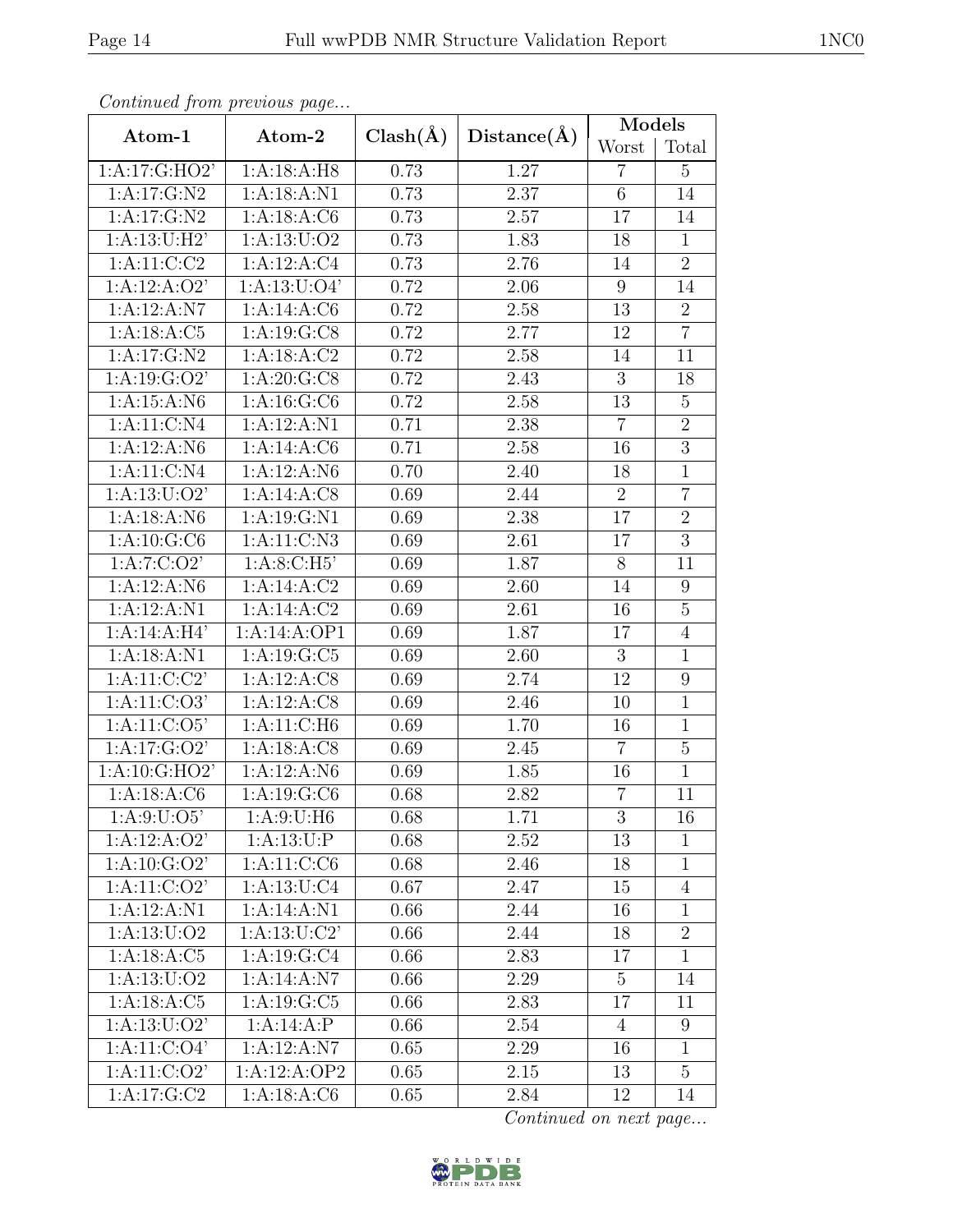|                  | Continuea from previous page       |              |                   | Models          |                |  |
|------------------|------------------------------------|--------------|-------------------|-----------------|----------------|--|
| Atom-1           | Atom-2                             | $Clash(\AA)$ | Distance(A)       | Worst           | Total          |  |
| 1: A: 13: U: O2' | 1:A:14:A:O5'                       | 0.65         | 2.15              | 11              | 9              |  |
| 1:A:18:A:C8      | 1: A: 19: G: C8                    | 0.65         | 2.84              | 17              | $\overline{2}$ |  |
| 1: A: 10: G: O2' | 1:A:11:C:H5'                       | 0.65         | 1.91              | 9               | $\overline{3}$ |  |
| 1:A:18:A:N6      | 1:A:19:G:C2                        | 0.65         | 2.64              | $\overline{17}$ | $\overline{1}$ |  |
| 1:A:10:G:H5"     | 1:A:11:C:OP2                       | 0.65         | 1.92              | 14              | $5\,$          |  |
| 1: A: 11: C: N3  | 1:A:12:A:C4                        | 0.65         | $\overline{2.65}$ | $\overline{7}$  | $\overline{2}$ |  |
| 1: A: 11: C: O2  | 1: A: 13: U: N3                    | 0.65         | 2.30              | 10              | $\overline{3}$ |  |
| 1:A:18:A:N1      | 1: A: 19: G: C6                    | 0.64         | 2.65              | 3               | $\overline{1}$ |  |
| 1:A:15:A:C6      | 1: A: 16: G: C5                    | 0.64         | 2.86              | 16              | $\overline{6}$ |  |
| 1:A:12:A:C2'     | 1: A: 13: U: O4'                   | 0.64         | 2.46              | 10              | 16             |  |
| 1: A:3:U:H6      | 1: A:3: U:O5'                      | 0.64         | 1.73              | 16              | 18             |  |
| 1:A:12:A:CS      | 1: A:14: A: N6                     | 0.64         | 2.65              | 13              | $\mathbf{1}$   |  |
| 1:A:12:A:H2'     | 1: A: 13: U: O4'                   | 0.64         | 1.93              | 10              | $\overline{7}$ |  |
| 1: A:10: G:O2'   | 1:A:12:A:C6                        | 0.64         | 2.50              | 16              | $\mathbf{1}$   |  |
| 1: A: 13: U: O2  | 1: A:14: A: C8                     | 0.64         | 2.51              | 15              | $\overline{4}$ |  |
| 1: A: 11: C: O2' | 1:A:12:A:O5'                       | 0.63         | 2.16              | 13              | $\overline{5}$ |  |
| 1: A: 18: A: C2  | 1: A: 19: G: C4                    | 0.63         | 2.86              | 3               | $\mathbf{1}$   |  |
| 1: A: 10: G: N2  | 1:A:14:A:H62                       | 0.63         | 1.92              | 16              | $\overline{7}$ |  |
| 1: A: 10: G: O2' | 1:A:11:C:C5                        | 0.63         | 2.50              | 18              | $\overline{3}$ |  |
| 1:A:14:A:O2'     | 1: A:15: A:H5'                     | 0.62         | 1.94              | $\overline{7}$  | $\mathbf 5$    |  |
| 1:A:10:G:N1      | 1:A:11:C:N3                        | 0.62         | 2.47              | 10              | $\overline{3}$ |  |
| 1:A:12:A:OP1     | 1: A: 13: U: C5                    | 0.62         | 2.49              | 13              | $\mathbf{1}$   |  |
| 1: A:5:C:C2      | 1: A:6: C:O4'                      | 0.62         | 2.48              | 13              | 17             |  |
| 1: A: 10: G: O2' | 1:A:12:A:N7                        | 0.62         | 2.29              | 13              | $\mathbf{1}$   |  |
| 1:A:10:G:N2      | 1: A: 13: U: O2                    | 0.62         | 2.32              | 8               | 9              |  |
| 1:A:18:A:N7      | 1:A:19:G:N7                        | 0.62         | 2.47              | 17              | $\overline{2}$ |  |
| 1:A:12:A:OP2     | 1: A: 13: U: C4                    | 0.62         | 2.53              | $\overline{7}$  | $\overline{2}$ |  |
| 1:A:14:A:C2      | 1:A:15:A:C4                        | 0.61         | 2.88              | 16              | $\overline{3}$ |  |
| 1: A: 13: U: O5' | 1: A: 13: U: C6                    | 0.61         | 2.50              | 10              | 6              |  |
| 1:A:12:A:C3'     | 1: A: 13: U: O4'                   | 0.61         | 2.48              | 18              | 1              |  |
| 1: A:10: G:O3'   | $1:A:11:C\overline{C}\overline{C}$ | 0.61         | 2.50              | $\overline{7}$  | $\overline{3}$ |  |
| 1: A:11: C:H2'   | 1:A:12:A:N7                        | 0.61         | 2.11              | 12              | $\overline{3}$ |  |
| 1: A: 11: C: C2' | 1:A:12:A:OP2                       | 0.61         | 2.48              | 16              | $\overline{2}$ |  |
| 1:A:24:C:H6      | 1: A:24: C:O5'                     | 0.60         | 1.78              | $\overline{4}$  | 16             |  |
| 1: A: 11: C: N3  | 1:A:12:A:N3                        | 0.60         | 2.50              | $\overline{7}$  | $\overline{2}$ |  |
| 1: A:23: C:H6    | 1: A: 23: C: O5'                   | 0.60         | 1.80              | $\overline{2}$  | 17             |  |
| 1: A: 18: A: N6  | 1:A:19:G:O6                        | 0.60         | 2.35              | $\overline{7}$  | 2              |  |
| 1:A:14:A:O2'     | 1:A:15:A:O4'                       | 0.59         | 2.18              | 16              | 10             |  |
| 1:A:12:A:C2'     | 1:A:13:U:OP2                       | 0.59         | 2.49              | 13              | $\mathbf{1}$   |  |
| 1:A:7:C:C4       | 1:A:8:C:C5                         | 0.59         | 2.91              | $\overline{4}$  | $\mathbf{1}$   |  |
| 1: A: 19: G: O2' | 1: A:20: G:O4'                     | 0.59         | 2.21              | 13              | 12             |  |

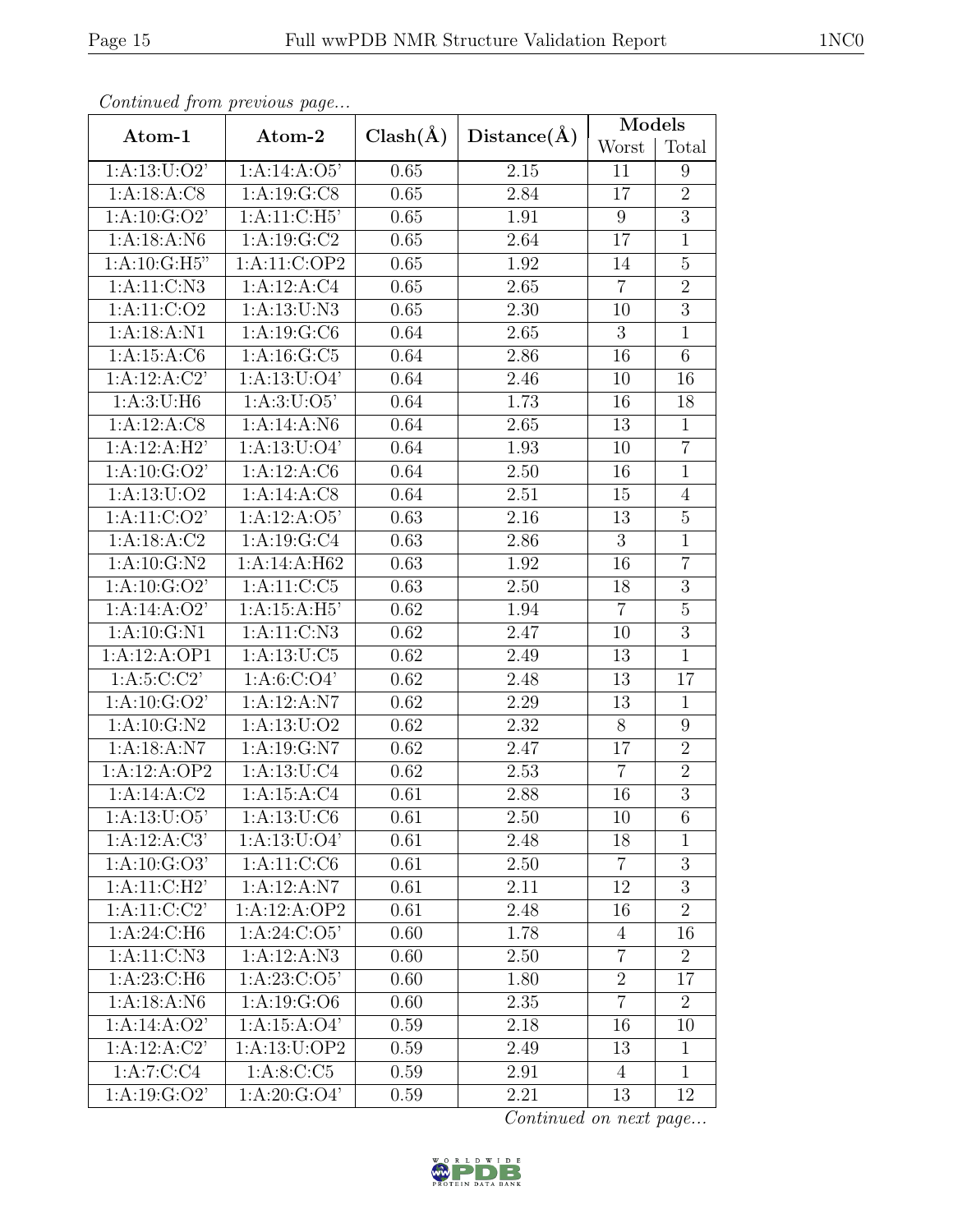|                           | Continuea from previous page |              |             | Models          |                 |
|---------------------------|------------------------------|--------------|-------------|-----------------|-----------------|
| Atom-1                    | Atom-2                       | $Clash(\AA)$ | Distance(A) | Worst           | Total           |
| 1: A:11:C:H2'             | 1:A:12:A:CS                  | 0.58         | 2.34        | $\overline{7}$  | $\overline{7}$  |
| 1:A:12:A:N7               | 1:A:14:A:N6                  | 0.58         | 2.51        | 13              | $\mathbf{1}$    |
| 1: A: 11: C: C2'          | 1: A: 13: U: O4              | 0.58         | 2.50        | 15              | $\mathbf{1}$    |
| 1: A:17: G:O2'            | 1:A:18:A:O5'                 | 0.58         | 2.21        | 15              | $\overline{13}$ |
| 1: A:5:C:C2'              | 1: A:6: C:O5'                | 0.58         | 2.52        | $\overline{4}$  | $\overline{2}$  |
| 1: A:11:C:C2              | 1: A: 13: U: C4              | 0.58         | 2.86        | 15              | $\overline{2}$  |
| 1:A:17:G:O2'              | 1:A:18:A:O4'                 | 0.58         | 2.22        | 6               | 11              |
| 1: A: 10: G: C6           | 1:A:11:C:N4                  | 0.58         | 2.71        | 10              | $\mathbf{1}$    |
| 1: A:9: U:O2'             | 1: A: 10: G: O4'             | 0.58         | 2.21        | 16              | $\overline{1}$  |
| 1: A: 11: C: N3           | 1:A:12:A:C2                  | 0.58         | 2.72        | $\overline{7}$  | $\overline{2}$  |
| 1: A:9: U: C2'            | 1: A: 10: G: O4'             | 0.58         | 2.52        | 17              | $\overline{3}$  |
| 1:A:14:A:C2'              | 1:A:15:A:O4'                 | 0.58         | 2.52        | $9\phantom{.0}$ | $\overline{5}$  |
| 1: A: 10: G: C5'          | 1:A:11:C:OP2                 | 0.58         | 2.52        | $\overline{7}$  | $\mathbf{1}$    |
| $1:A:11:\overline{C:O2'}$ | 1: A: 13: U: C5              | 0.58         | 2.54        | 15              | $\overline{3}$  |
| 1:A:12:A:C5               | 1:A:14:A:N1                  | 0.58         | 2.71        | 13              | $\mathbf{1}$    |
| 1: A: 11: C: O2           | 1:A:12:A:H3'                 | 0.57         | 1.99        | 13              | $\mathbf{1}$    |
| 1: A:5: C:O2'             | 1: A:6: C:O4'                | 0.57         | 2.22        | 10              | 6               |
| 1: A: 10: G: C2           | 1:A:11:C:N3                  | 0.56         | 2.72        | 10              | $\mathbf{1}$    |
| 1:A:7:C:H2                | 1: A:8: C:O4'                | 0.56         | 2.01        | $\overline{7}$  | 9               |
| 1: A: 11: C: C4           | 1:A:12:A:C2                  | 0.56         | 2.93        | $\overline{7}$  | $\mathbf{1}$    |
| 1: A: 15: A: C2           | 1:A:16:G:C5                  | 0.56         | 2.93        | $\overline{7}$  | $\mathbf{1}$    |
| 1:A:18:A:O5'              | 1:A:18:A:C8                  | 0.56         | 2.53        | 14              | $\mathbf{1}$    |
| 1:A:18:A:C5               | 1:A:19:G:N7                  | 0.56         | 2.73        | $9\phantom{.}$  | $\overline{9}$  |
| 1:A:12:A:O2'              | 1:A:13:U:OP2                 | 0.56         | 2.23        | 13              | $\mathbf{1}$    |
| 1: A:5:C O 2'             | 1: A:6: C: C5'               | 0.56         | 2.54        | $\overline{4}$  | $\overline{2}$  |
| 1:A:12:A:C5               | 1:A:14:A:C2                  | 0.56         | 2.93        | 18              | $\overline{2}$  |
| 1: A: 13: U: O2'          | 1:A:14:A:O4'                 | 0.56         | 2.23        | $9\phantom{.0}$ | $\overline{3}$  |
| 1:A:12:A:C2               | 1:A:14:A:C2                  | 0.55         | <b>2.94</b> | 16              | $\overline{1}$  |
| 1: A: 10: G: O5'          | 1: A: 10: G: C8              | 0.55         | 2.53        | 5               | $\overline{4}$  |
| 1: A: 11: C: C4           | 1:A:12:A:N6                  | 0.55         | 2.74        | 18              | $\mathbf{1}$    |
| 1:A:15:A:H2'              | 1: A: 16: G: O4'             | 0.55         | 2.02        | 16              | $\overline{7}$  |
| 1: A:4: U:O5'             | 1:A:4:U:C6                   | 0.55         | 2.56        | $6\phantom{.}6$ | 15              |
| 1:A:10:G:H21              | 1:A:14:A:H62                 | 0.55         | 1.45        | 17              | $\overline{7}$  |
| 1: A:20: G:O2'            | 1:A:21:A:H5                  | 0.55         | 2.02        | 3               | $\mathbf{1}$    |
| 1: A:6: C:O2              | 1: A:20: G:N2                | 0.55         | 2.38        | 13              | $\overline{2}$  |
| 1: A: 19: G: O2'          | 1: A:20: G:H8                | 0.55         | 1.84        | 12              | $8\,$           |
| 1: A: 19: G: C2'          | 1: A:20: G:CS                | 0.55         | 2.90        | 3               | 15              |
| 1: A: 13: U: O2'          | 1:A:14:A:OP2                 | $0.55\,$     | 2.21        | $\overline{4}$  | $\overline{3}$  |
| 1: A: 11: C: C4           | 1:A:12:A:C5                  | 0.55         | 2.95        | $\overline{7}$  | $\overline{2}$  |
| 1: A:20: G:H8             | $1:A:20:\overline{G:O5}$     | 0.55         | 1.85        | 15              | $\overline{7}$  |
| 1:A:11:C:CI'              | 1:A:12:A:N7                  | 0.55         | 2.70        | 16              | $\overline{2}$  |

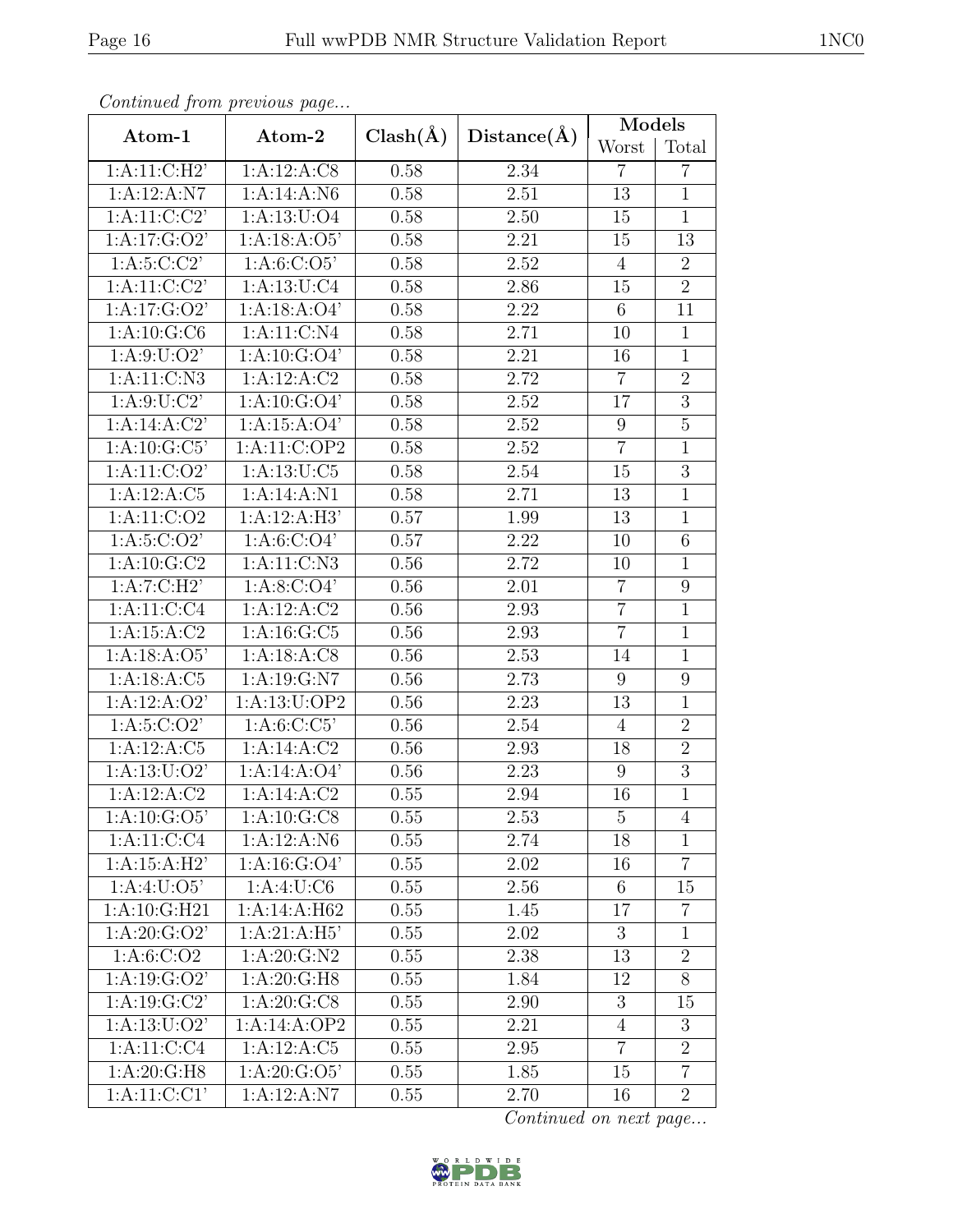|                          | Continued from previous page |              |             | Models           |                 |
|--------------------------|------------------------------|--------------|-------------|------------------|-----------------|
| Atom-1                   | Atom-2                       | $Clash(\AA)$ | Distance(A) | Worst            | Total           |
| 1:A:18:A:N6              | 1:A:19:G:C5                  | 0.54         | 2.75        | 12               | $\mathbf{1}$    |
| 1:A:18:A:N7              | 1:A:19:G:C5                  | 0.54         | 2.76        | 17               | $\mathbf{1}$    |
| 1: A: 11: C: O2'         | 1:A:12:A:CI'                 | 0.54         | 2.55        | $\overline{7}$   | $\overline{7}$  |
| 1: A: 11: C: C4          | 1:A:12:A:N1                  | 0.54         | 2.75        | $\overline{7}$   | $\overline{2}$  |
| 1:A:12:A:O4'             | 1:A:12:A:OP1                 | 0.54         | $2.25\,$    | 10               | $\mathbf{1}$    |
| 1: A: 11: C: N4          | 1:A:12:A:H62                 | 0.54         | 2.00        | 18               | $\mathbf{1}$    |
| 1: A: 11: C: O2          | 1: A: 13: U: C4              | 0.54         | 2.61        | 15               | $\overline{2}$  |
| 1: A: 11: C: N4          | 1:A:12:A:C6                  | 0.54         | 2.76        | 14               | $\overline{2}$  |
| 1: A: 15: A: C2          | 1: A:16:G:C4                 | 0.54         | 2.96        | $\overline{7}$   | $\overline{2}$  |
| 1:A:14:A:OP1             | $1:A:14:A:C\overline{4'}$    | 0.54         | 2.55        | 17               | $\overline{3}$  |
| 1: A:19: G:H2'           | 1: A:20: G:CS                | 0.54         | 2.38        | $\overline{3}$   | $\overline{13}$ |
| 1: A: 11: C: N3          | 1:A:12:A:C5                  | 0.54         | 2.76        | 18               | $\mathbf{1}$    |
| 1: A:3: U:H2'            | 1:A:4:U:C6                   | 0.53         | 2.38        | $\mathbf{1}$     | 16              |
| 1:A:7:C:CG               | 1:A:7:C:OP2                  | 0.53         | 2.61        | $8\,$            | $\mathbf{1}$    |
| 1:A:12:A:H3'             | 1: A: 13: U: 04'             | 0.53         | 2.03        | 18               | $\mathbf{1}$    |
| 1: A:5: C:H2'            | 1: A:6: C:O5'                | 0.53         | 2.04        | $\overline{4}$   | $\overline{2}$  |
| 1: A:5: C:H6             | 1: A:5: C:O5'                | 0.53         | 1.87        | 8                | $\overline{4}$  |
| $1:A:11:C:\overline{C2}$ | 1:A:12:A:C5                  | 0.53         | 2.96        | 18               | $\mathbf{1}$    |
| 1:A:11:C:O2              | 1:A:12:A:O4'                 | 0.53         | 2.26        | $\overline{7}$   | $\overline{2}$  |
| 1: A:2: G:H8             | 1: A:2: G:O5'                | 0.52         | 1.87        | $6\phantom{.}6$  | 10              |
| 1: A:5: C:O2             | 1: A:6: C:H1'                | 0.52         | 2.05        | $\overline{4}$   | $\overline{2}$  |
| 1: A: 16: G: O2'         | 1:A:17:G:C5'                 | 0.52         | 2.58        | 13               | $\overline{2}$  |
| 1:A:11:C:OP1             | 1: A: 11: C: O4'             | 0.52         | 2.28        | 12               | $\overline{5}$  |
| 1:A:14:A:O2'             | 1: A:15: A: C5'              | 0.52         | 2.58        | $\overline{7}$   | $\overline{4}$  |
| 1: A:11: C:H2'           | 1: A: 13: U: C4              | 0.51         | 2.38        | 15               | $\overline{2}$  |
| 1: A: 11: C: O2          | 1:A:13:U:O4                  | 0.51         | 2.28        | 15               | $\overline{2}$  |
| 1:A:11:C:H1              | 1:A:12:A:O5'                 | 0.51         | 2.05        | 9                | $\overline{4}$  |
| 1: A: 15: A: C2          | 1: A: 16: G: C8              | 0.51         | 2.99        | $\overline{7}$   | $\overline{1}$  |
| 1: A: 15: A: N1          | 1: A: 16: G: C5              | 0.50         | 2.79        | $\overline{7}$   | $\mathbf{1}$    |
| 1: A:9:U:C4              | 1: A: 10: G: C4              | 0.50         | 2.98        | 13               | $\mathbf{1}$    |
| 1: A:10: G:C2'           | 1:A:12:A:N6                  | 0.50         | 2.74        | 16               | $\mathbf{1}$    |
| 1: A: 18: A: C4          | 1: A: 19: G: C8              | 0.50         | 3.00        | 14               | $\overline{5}$  |
| $1:A:10:G:\overline{N2}$ | 1: A: 11: C: O2              | 0.50         | 2.45        | 10               | $\mathbf{1}$    |
| 1: A:18: A:O5'           | 1:A:18:A:H8                  | 0.50         | 1.89        | 3                | $\overline{4}$  |
| $1:A:10:G\overline{C5}$  | 1:A:11:C:C4                  | 0.50         | 3.00        | 15               | $\overline{3}$  |
| 1:A:18:A:C2              | 1: A: 19: G: C5              | 0.49         | 3.00        | $\boldsymbol{3}$ | $\mathbf{1}$    |
| 1:A:12:A:O2'             | 1:A:14:A:C8                  | 0.49         | 2.65        | 13               | $\mathbf{1}$    |
| 1:A:12:A:OP2             | 1: A: 13: U: C5              | 0.49         | 2.66        | $\overline{7}$   | $\overline{3}$  |
| 1: A:11: C:H2'           | 1:A:12:A:OP2                 | 0.49         | 2.07        | 16               | $\mathbf{1}$    |
| 1: A: 11: C: C2          | 1:A:12:A:N7                  | 0.49         | 2.80        | 18               | $\mathbf{1}$    |
| 1:A:14:A:HO2'            | 1: A:15: A:C4'               | 0.49         | 2.21        | $\overline{7}$   | $\overline{2}$  |

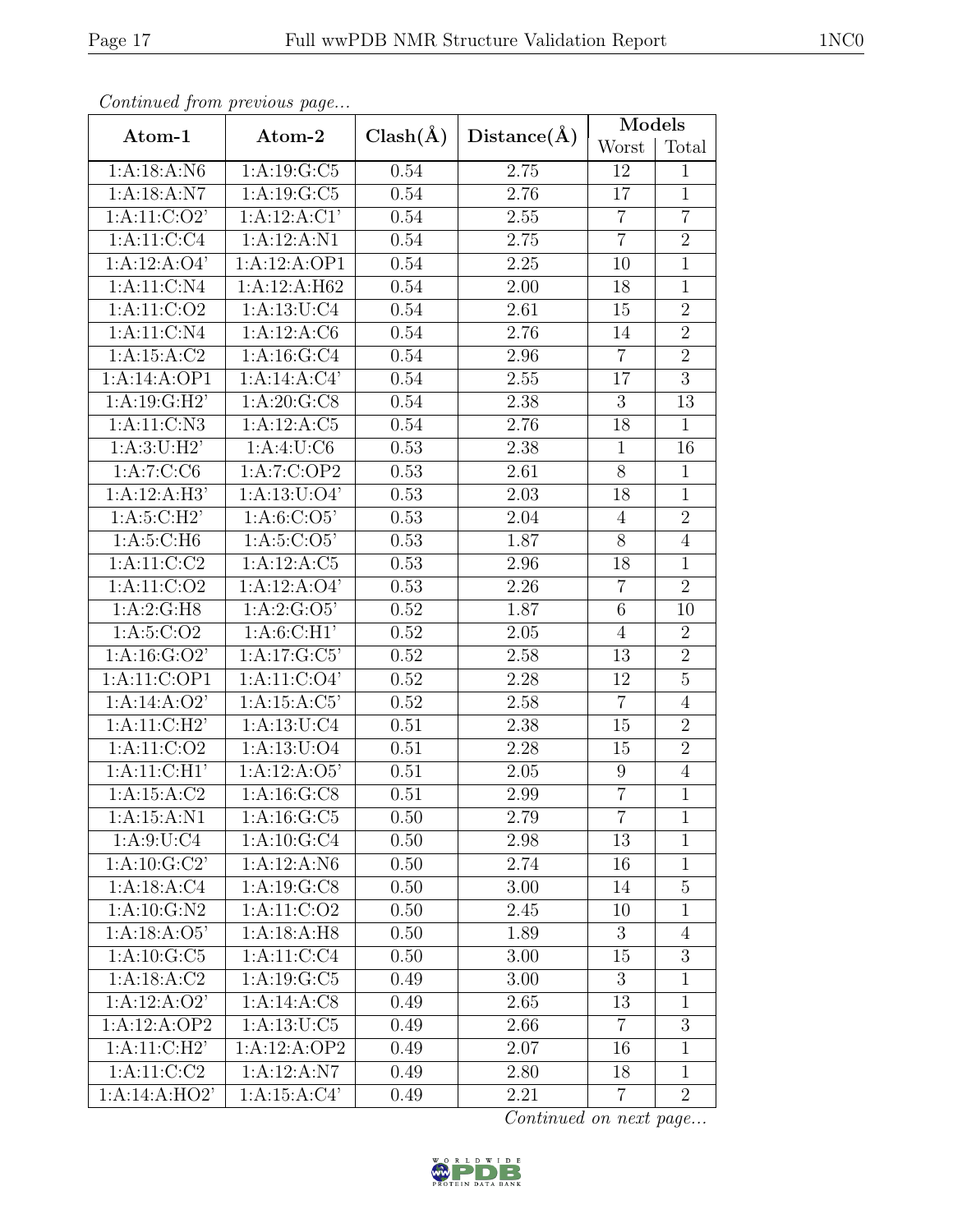|                           | Continuea from previous page |              |             | Models         |                |
|---------------------------|------------------------------|--------------|-------------|----------------|----------------|
| Atom-1                    | Atom-2                       | $Clash(\AA)$ | Distance(A) | Worst          | Total          |
| 1:A:17:G:H2'              | 1:A:18:A:CS                  | 0.49         | 2.43        | 14             | 10             |
| 1: A: 15: A: C5           | 1:A:16:G:N7                  | 0.49         | 2.80        | 11             | $\overline{3}$ |
| 1:A:15:A:HO2'             | 1: A:16: G:H5'               | 0.48         | 1.66        | 16             | $\overline{2}$ |
| 1:A:7:C:OP2               | 1:A:7:C:C5                   | 0.48         | 2.66        | 8              | $\overline{1}$ |
| 1: A: 18: A: C6           | 1: A: 19: G: N7              | 0.48         | 2.81        | 3              | $\mathbf{1}$   |
| 1: A: 11: C: N4           | 1:A:12:A:C2                  | 0.48         | 2.82        | $\overline{7}$ | $\overline{1}$ |
| 1: A: 18: A: O2'          | 1: A:19: G:H5'               | 0.48         | 2.09        | 8              | $\overline{2}$ |
| 1: A: 15: A: C6           | 1: A: 16: G: C6              | 0.48         | 3.02        | 13             | $\overline{2}$ |
| 1: A: 11: C: N3           | 1:A:12:A:C6                  | 0.47         | 2.82        | 18             | $\mathbf{1}$   |
| 1:A:12:A:H2'              | 1: A: 13: U: C1'             | 0.47         | 2.39        | 6              | 8              |
| 1:A:15:A:O2'              | 1: A: 16: G: C5'             | 0.47         | 2.54        | 16             | $\overline{3}$ |
| 1:A:18:A:C2'              | 1: A: 19: G: O5'             | 0.47         | 2.63        | 12             | $\mathbf{1}$   |
| 1: A: 18: A: C6           | 1: A: 19: G: C2              | 0.47         | 3.03        | 17             | $\mathbf{1}$   |
| 1: A:20: G:CS             | 1: A:20: G:O5'               | 0.46         | 2.67        | 15             | $\overline{3}$ |
| 1:A:7:C:H6                | 1:A:7:C:O5'                  | 0.46         | 1.93        | 17             | $\overline{4}$ |
| 1: A: 19: G: N2           | 1:A:20:G:C4                  | 0.46         | 2.83        | 12             | $\overline{2}$ |
| 1: A:17: G: C2'           | 1:A:18:A:CS                  | 0.46         | 2.99        | $\overline{5}$ | 3              |
| 1:A:12:A:H3'              | 1: A: 13: U: C6              | 0.46         | 2.46        | 12             | $\overline{4}$ |
| 1:A:10:G:C2               | 1: A: 11: C: O2              | 0.46         | 2.68        | 15             | $\overline{2}$ |
| 1: A: 12: A: C5           | 1:A:14:A:C6                  | 0.46         | 3.03        | 13             | $\mathbf{1}$   |
| 1: A:9: U: C4             | 1: A: 10: G: C6              | 0.46         | 3.04        | $\overline{8}$ | $\overline{1}$ |
| 1: A:17: G: C2            | 1:A:18:A:N6                  | 0.46         | 2.84        | 12             | $\mathbf{1}$   |
| 1:A:15:A:N1               | 1: A: 16: G: C4              | 0.46         | 2.84        | 16             | $\mathbf{1}$   |
| 1:A:18:A:N7               | 1:A:19:G:CS                  | 0.45         | 2.85        | 17             | $\overline{2}$ |
| 1:A:22:A:H2'              | 1:A:23:C:CG                  | 0.45         | 2.47        | 18             | 5              |
| 1: A: 7: C: C2            | 1:A:8:C:CG                   | 0.45         | 3.05        | $\overline{4}$ | $\overline{1}$ |
| 1: A: 18: A: N1           | 1: A: 19: G: C4              | 0.45         | 2.85        | 5              | $\mathbf{1}$   |
| 1: A:5: C:O2'             | 1: A:6: C:C4'                | 0.45         | 2.65        | 15             | $\overline{3}$ |
| 1: A:14: A:O2'            | 1:A:15:A:C4'                 | 0.44         | 2.66        | $\overline{7}$ | 1              |
| 1: A:11: C:H1'            | 1:A:12:A:N7                  | 0.44         | 2.28        | 10             | $\overline{2}$ |
| 1: A:5:C:HO2'             | 1: A:6: C:C4'                | 0.44         | 2.24        | 15             | $\overline{2}$ |
| 1:A:18:A:C2'              | 1: A: 19: G: O4'             | 0.44         | 2.53        | 12             | $\mathbf{1}$   |
| 1: A:8: C:O2'             | 1: A:9: U: C5'               | 0.43         | 2.56        | 11             | 3              |
| 1:A:10:G:N1               | 1: A: 11: C: C2              | 0.43         | 2.86        | 17             | $\overline{2}$ |
| 1: A: 18: A: C6           | 1: A: 19: G: N3              | 0.43         | 2.85        | 17             | $\mathbf{1}$   |
| 1:A:15:A:C4               | 1: A: 16: G: C8              | 0.43         | 3.06        | $8\,$          | 3              |
| 1: A: 11: C: C4'          | 1:A:12:A:OP2                 | 0.43         | 2.67        | 10             | $\mathbf{1}$   |
| 1: A: 11: C: C4'          | 1:A:12:A:C8                  | 0.43         | 3.01        | 13             | $\mathbf{1}$   |
| 1: A:3: U:O5'             | 1:A:3:U:C6                   | 0.43         | 2.67        | 17             | $\mathbf{1}$   |
| $1:\overline{A:11:C:H2'}$ | 1:A:12:A:C5                  | 0.42         | 2.49        | 12             | $\overline{1}$ |
| 1:A:11:C:C5               | 1:A:12:A:C6                  | 0.42         | 3.07        | 7              | $\mathbf{1}$   |

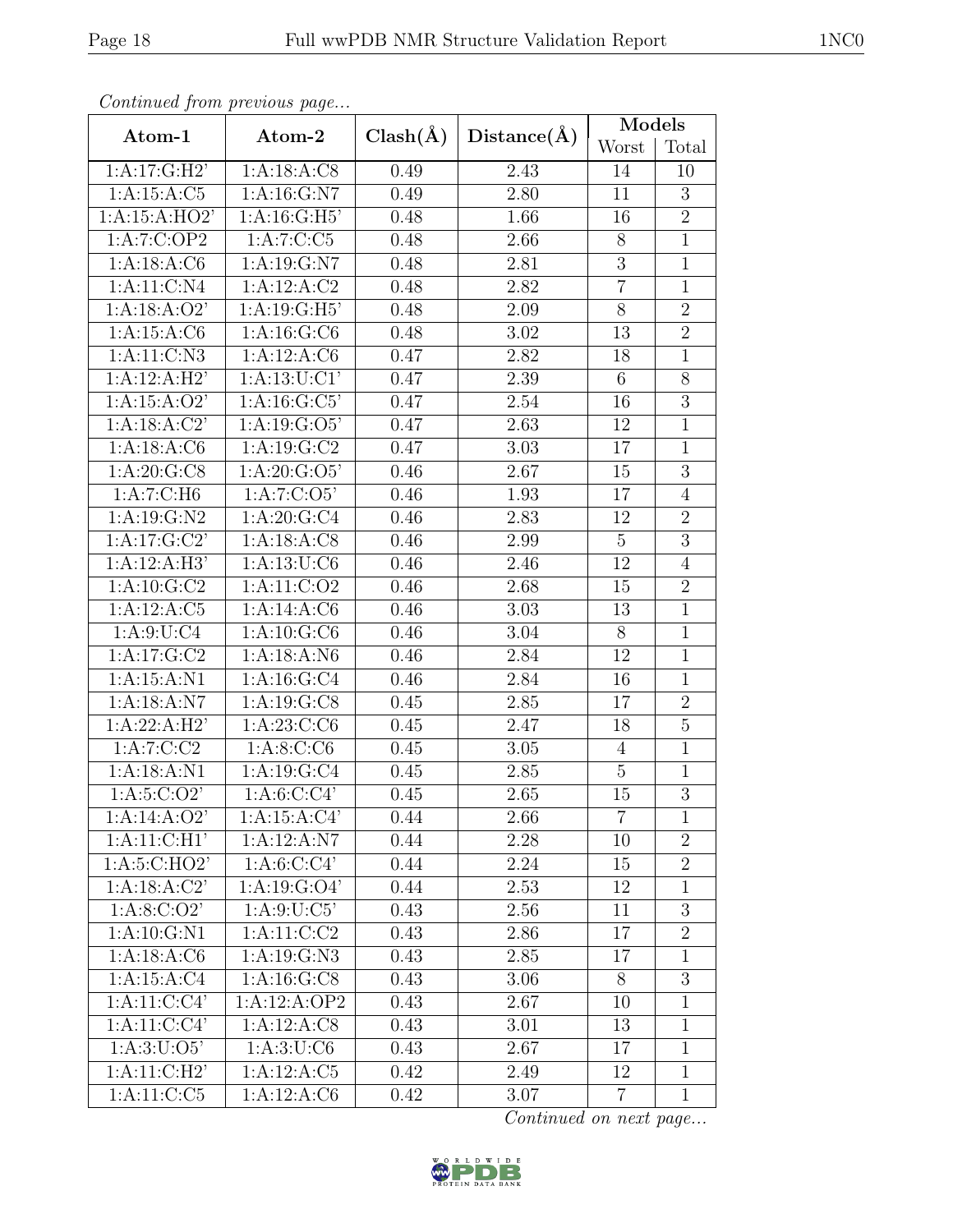| Atom-1          | Atom-2           | $Clash(\AA)$ | Distance(A) | Models         |                |
|-----------------|------------------|--------------|-------------|----------------|----------------|
|                 |                  |              |             | Worst          | Total          |
| 1:A:12:A:O4'    | 1:A:12:A:P       | 0.42         | 2.77        | 10             | $\mathbf{1}$   |
| 1:A:12:A:OP2    | 1:A:13:U:O4      | 0.42         | 2.37        | $\overline{7}$ | $\overline{1}$ |
| 1:A:11:C:C5     | 1:A:12:A:C5      | 0.42         | 3.07        | $\overline{7}$ | $\overline{1}$ |
| 1:A:18:A:O2'    | 1: A: 19: G: C5' | 0.42         | 2.68        | 12             | 1              |
| 1: A:9: U:H5"   | 1:A:10:G:OP2     | 0.42         | 2.15        | $\overline{7}$ | 1              |
| 1: A:1: G:H2'   | 1:A:2:G:CS       | 0.42         | 2.50        | 11             | $\overline{2}$ |
| 1:A:21:A:H2'    | 1:A:22:A:O4'     | 0.42         | 2.15        | 16             | $\overline{2}$ |
| 1: A: 10: G: O6 | 1: A: 11: C: N4  | 0.42         | 2.53        | 10             | $\overline{2}$ |
| 1:A:12:A:H2'    | 1: A: 13: U: C6  | 0.42         | 2.49        | 12             | $\overline{2}$ |
| 1: A:10: G:H5'  | 1:A:11:C:OP2     | 0.42         | 2.14        | $\overline{7}$ | $\mathbf{1}$   |
| 1: A:6: C:O5'   | 1: A:6: C:H6     | 0.42         | 1.98        | $\overline{8}$ | $\overline{1}$ |
| 1:A:11:C:O2'    | 1:A:12:A:C4      | 0.41         | 2.62        | 12             | $\overline{1}$ |
| 1: A: 13: U: O2 | 1: A:13: U:H2'   | 0.41         | 2.16        | 13             | $\mathbf{1}$   |
| 1: A: 15: A: C5 | 1: A: 16: G: C5  | 0.41         | 3.08        | 13             | $\overline{1}$ |
| 1: A: 15: A: C5 | 1: A: 16: G: C8  | 0.41         | 3.08        | 8              | $\overline{1}$ |
| 1: A: 11: C: C2 | 1:A:12:A:N9      | 0.41         | 2.88        | $\overline{7}$ | $\overline{1}$ |
| 1: A:8: C: H2'  | 1: A:9: U: C6    | 0.41         | 2.50        | $\overline{5}$ | $\overline{1}$ |
| 1:A:18:A:H2'    | 1: A: 19: G: O5' | 0.40         | 2.16        | 12             | $\overline{1}$ |
| 1:A:12:A:N7     | 1:A:14:A:N1      | 0.40         | 2.69        | 13             | $\overline{1}$ |
| 1: A:24: C:O5'  | 1:A:24:C:C6      | 0.40         | 2.68        | $\overline{4}$ | $\mathbf{1}$   |
| 1: A:24: C:O5'  | 1: A:24: C:H6    | 0.40         | 1.98        | 15             | $\mathbf{1}$   |
| 1: A:11: C:H5'  | 1:A:12:A:OP2     | 0.40         | 2.16        | 10             | $\mathbf{1}$   |
| 1: A: 15: A: N6 | 1: A: 16: G: O6  | 0.40         | 2.55        | 11             | $\mathbf{1}$   |

# 6.3 Torsion angles (i)

#### 6.3.1 Protein backbone ①

There are no protein molecules in this entry.

#### 6.3.2 Protein sidechains (i)

There are no protein molecules in this entry.

### 6.3.3 RNA  $(i)$

| Mol | Chain | Analysed        | <b>Backbone Outliers   Pucker Outliers   Suiteness</b> |                       |                 |
|-----|-------|-----------------|--------------------------------------------------------|-----------------------|-----------------|
|     |       | $23/24$ (96\%)  | 7 $\pm 1$ (29 $\pm 3\%$ )                              | $1\pm1$ (5 $\pm4\%$ ) | $0.33 \pm 0.03$ |
| All |       | $414/432(96\%)$ | $121(29\%)$                                            | $22(5\%)$             | $\rm 0.33$      |

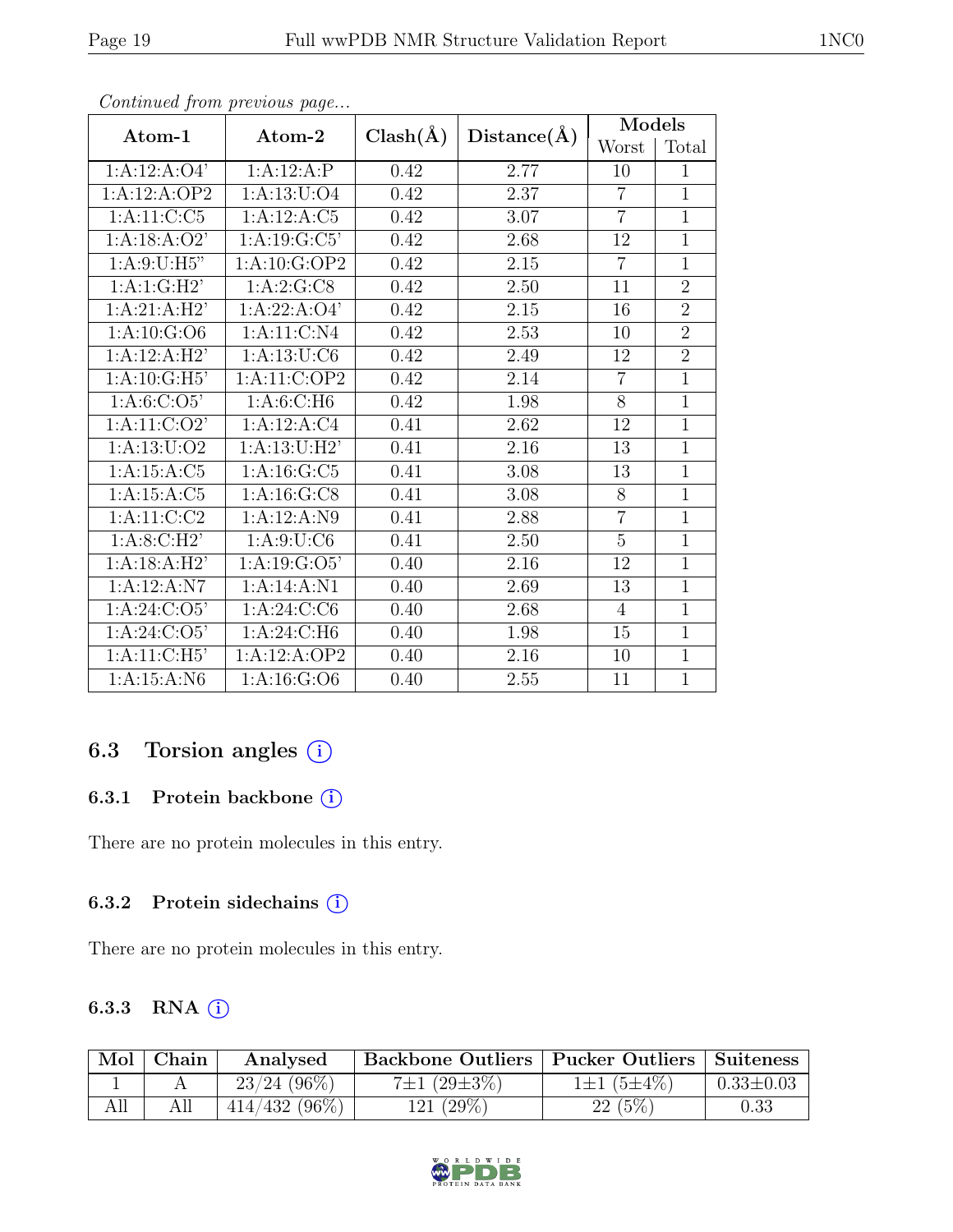The overall RNA backbone suiteness is 0.33.

| Mol | ${\bf Chain}$ | $\parallel$ Res |           | $\mid$ Type $\mid$ Models (Total) $\mid$ |
|-----|---------------|-----------------|-----------|------------------------------------------|
|     |               | 12              |           | 18                                       |
|     |               | 13              |           | 18                                       |
|     |               | 14              | А         | 18                                       |
|     |               | 6               | $\rm C$   | 17                                       |
|     |               | 11              | $\bigcap$ | 17                                       |
|     | А             | 18              | А         | 12                                       |
|     | А             | 10              | G         | 11                                       |
|     |               | 19              | G         |                                          |
|     |               |                 | C         | 2                                        |

All unique RNA backbone outliers are listed below:

All unique RNA pucker outliers are listed below:

|  |  | Mol   Chain   Res   Type   Models (Total) |
|--|--|-------------------------------------------|
|  |  |                                           |
|  |  |                                           |
|  |  |                                           |

## 6.4 Non-standard residues in protein, DNA, RNA chains (i)

There are no non-standard protein/DNA/RNA residues in this entry.

### 6.5 Carbohydrates  $(i)$

There are no monosaccharides in this entry.

### 6.6 Ligand geometry  $(i)$

There are no ligands in this entry.

# 6.7 Other polymers (i)

There are no such molecules in this entry.

### 6.8 Polymer linkage issues  $(i)$

There are no chain breaks in this entry.